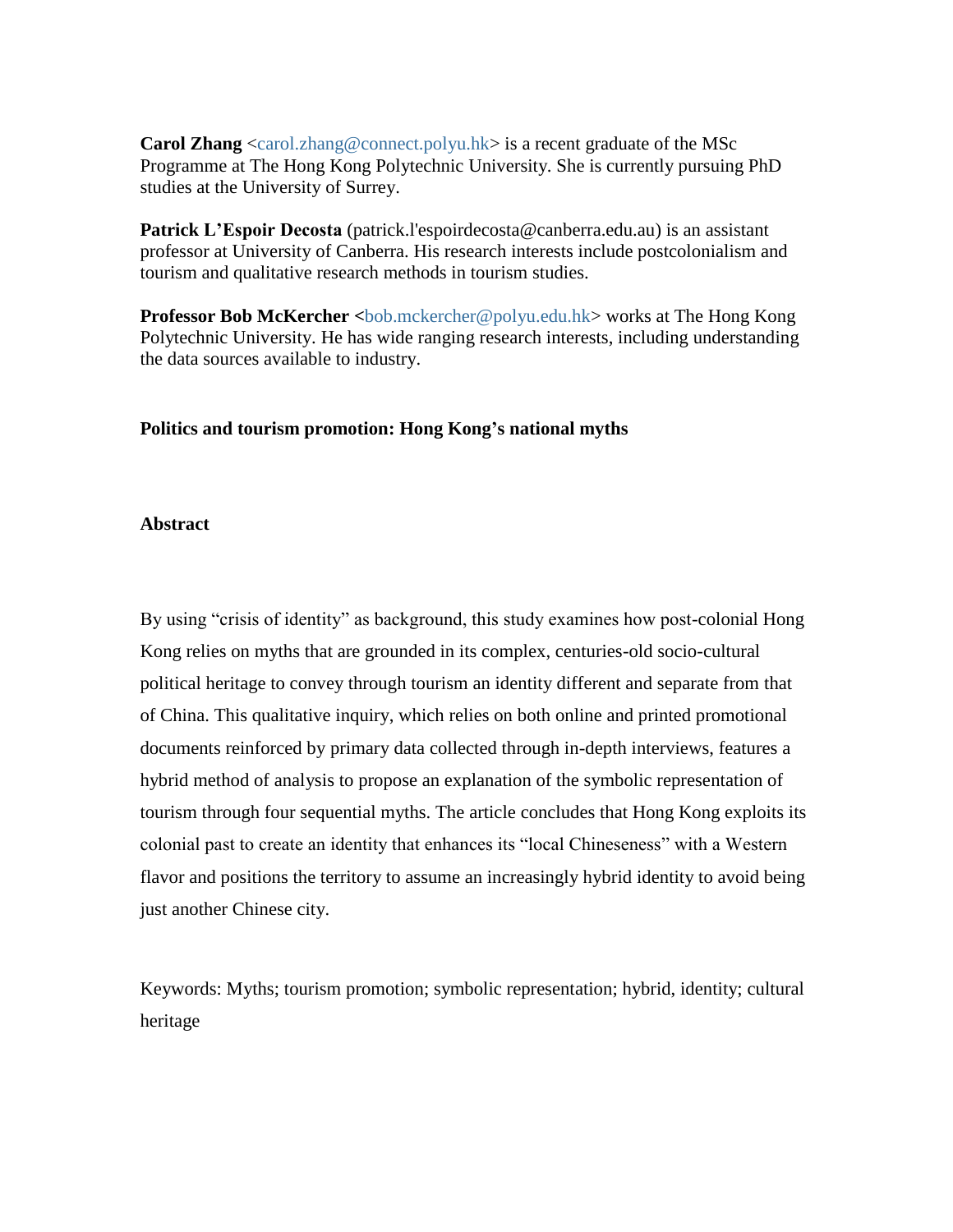# **Introduction**

In the period leading up to the Handover of Hong Kong to China on July 1, 1997, *The Pearl of Orient* was the most popular song broadcast throughout Mainland China. The lyrics conveyed the patriotic notion that Hong Kong was about to return to its "biological" mother after "too many years under its British 'stepmother.'" Sixteen years later, the process of nation building between Hong Kong and China remains a work in progress at various levels (Ip, 2012). Hong Kong's status as a Special Administrative Region (SAR) and its "one country, two systems" arrangement have supported calls for its autonomy as a city-state, but recurrent rhetoric suggests that Hong Kong is becoming just another Chinese city (Fong, 2010) and highlights what Ip (2012) calls a continuing quest for a "Hong Kong identity."

At the center of this identity crisis lies the issue of whether Hong Kong is Chinese or international (Fong, 2010). Chun (1996a, p. 65) not only predicted that Hong Kong would "search for its 'identity'" in the years after the Handover but also ascribed the "…total absence of a shared identity among the Chinese there" to a combination of complex historical factors culminating in a crisis of cultural ambiguity and ambivalence precipitated by Britain's "sudden decision in 1984" (ibid) to return Hong Kong to China in 1997. Today, while Hong Kong residents are part of the broader political geography of China, they continue to resist attempts to foster closer cultural and social assimilation with the PRC (Fung, 2001 and Wong & Wong, 2014).

Nowhere is this more evident than in the SAR's English and Chinese tourism promotion activities, where references to China are almost non-existent. Its current slogan, "Hong Kong - Asia's World City," specifically dissociates the city from China. The Hong Kong Tourism Board (HKTB) continues to rely heavily on Hong Kong's myths, while paying scant attention to similar Mainland Chinese national myths. Such actions may reflect strategic marketing decisions aimed at positioning Hong Kong uniquely in the global marketplace. However, the external rhetoric and representation that distinguish Hong Kong could be more political and historical in nature and inextricably tied to a broader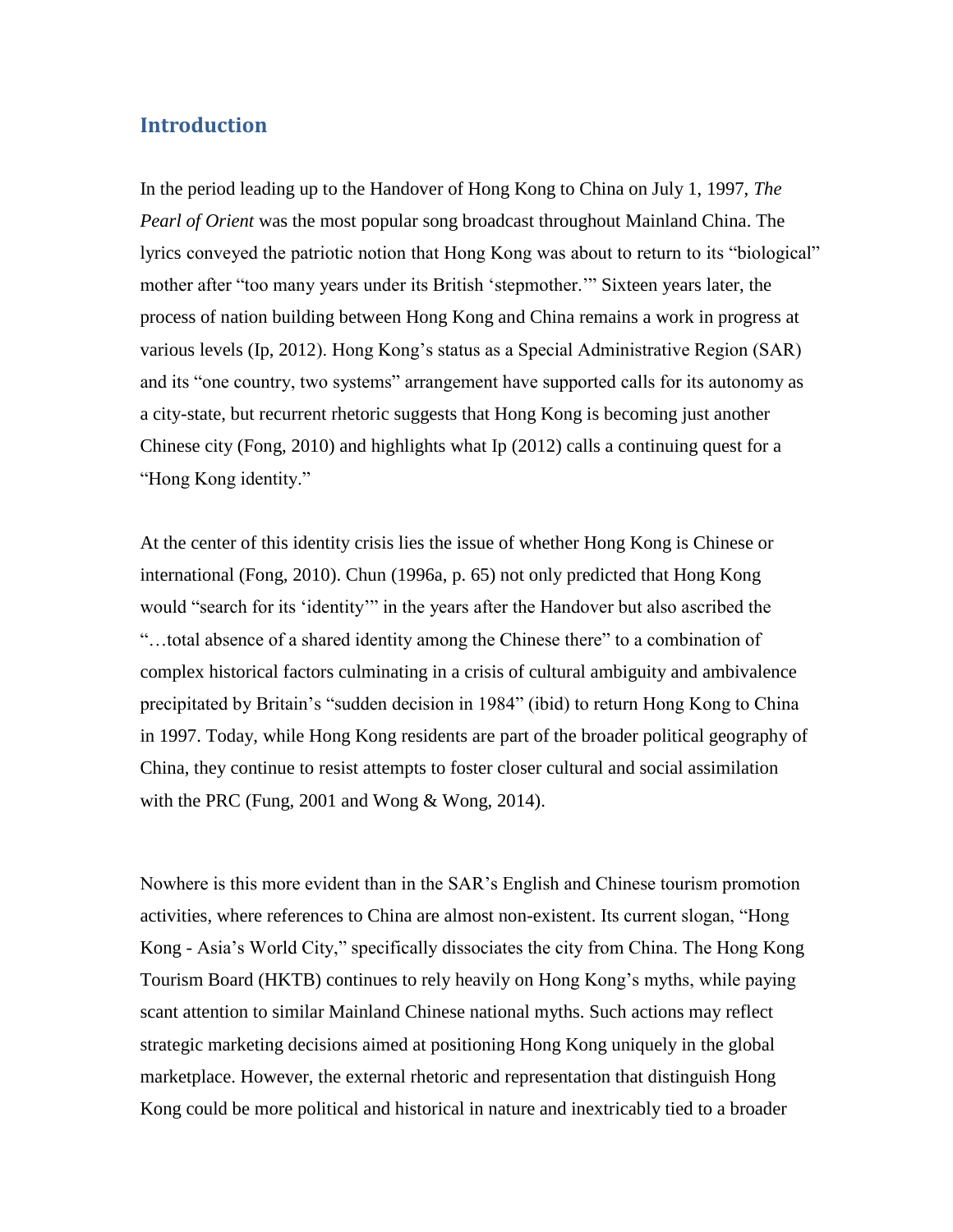post-colonial resistance to social and cultural assimilation. The "return to the motherland" should have been seamless given that Hong Kong displays some proximity to the Chinese nationalist consciousness. However, residents' identification with Hong Kong has increased since the Handover (Veg, 2013), with figures peaking at 84.3% among youths (ages18 to 29).

Using Hou's (2012) examination of the symbolic authority of tourism as a constitutive exteriorization of China as a springboard, this paper focuses on the process at work in Hong Kong. It provides fresh empirical evidence from the operational practice of tourism to support Chun's (1996a) claims that the identity crisis in Hong Kong's public arena is due to fractured tactical co-options by interests such as the tourism sector. This approach is justified based on the fact that the performative authority of tourism and collaborative sectors (Kirshenblaltt-Gimblett, 1998), in their signification of Hong Kong, explicitly acknowledge the city's historical complexity. In other words, this paper highlights the intersection of the ideological power and political authority of tourism (Hollinshead, 2009) through a critical investigation of how Hong Kong positions and signifies itself. To that end, the study delves into practices of myths as agency and appropriation in the manipulation of the symbolic image of the place (McKay, 1994). In addition to examining the phenomenon of cultural identity crisis as a product of post-coloniality (Gupta, 1992), this study also depicts the intricacies and complexities of the role assumed by local tourism promoters.

## **Myths, identity and tourism**

Lévi-Strauss (1955) relied on historical concepts to define myths as processes of dialectic synthesis of oppositions such that myths are both historical and ahistorical. Myths also vary, as they are affected by environmental changes brought about by increasingly mobile cultures (Lévi-Strauss, 1976). Because their purpose is to address paradoxes of human ambivalence, myths effectively reconcile history with politics. Connor (1994) argues that nations are themselves myths and that the essence of a nation is its intangibility or subjectivity, or as Anderson (1991) suggests, an "imagined political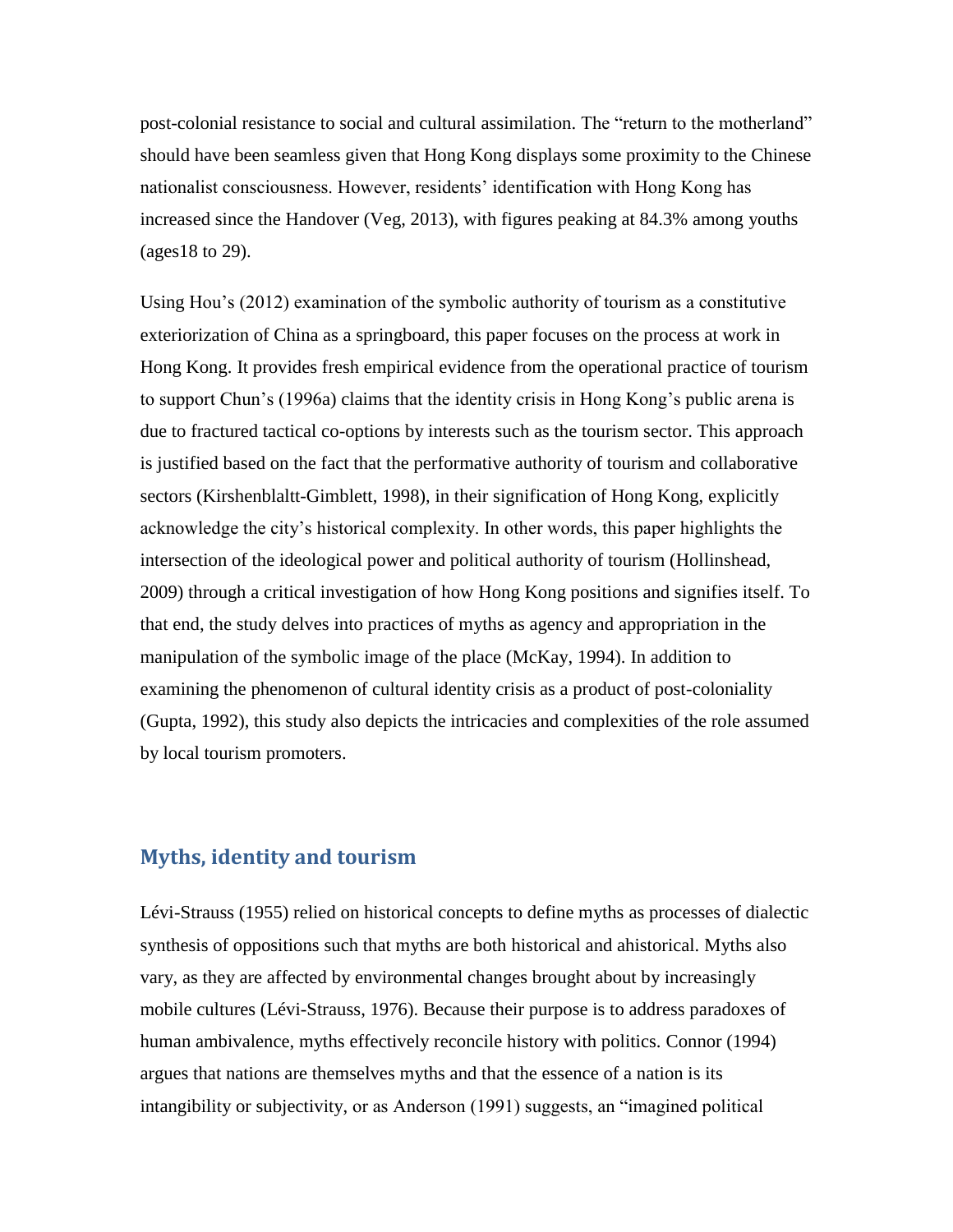community." The "imagined place" relies on myths that are both diachronic (changing through time) and synchronic (transcending time) (Lévi-Strauss, 1978). The place is therefore fluid, alterable and in a constant process of restructuring (see Fees'(1996) study of the Chipping Campden).

In his study of the role of government advertising in developing national symbols and myths to shape the conversation about citizenship in Canada, Rose (2003) suggests that all nations have extensive genealogies to create community and bind their citizens. How real or imagined the effects of these stories are depends on the symbolic and metaphorical meanings associated with them (Bowman, 1996). In proposing Shangri-la as a phantasmal destination, Gao, Zhang and L'Espoir Decosta (2012) claim that tourists' meanings attached to the creation of imaginative space are derived from preconceptions and impressions from myths. This study demonstrates the power of the symbolic meaning of myths in positioning Hong Kong as different from China. Myth-making in this instance plays a vital role in national and local identity building (Robb, 1998) through cultural and heritage tourism (Palmer, 1999).

The unique socio-historical and geo-political positions of Hong Kong warrant an investigation of the role and types of myths that have helped construct its identity as a city-state (Cullen, 2006). To Goulding & Domic (2009), national culture is a discourse or a way of constructing meanings about the nation with which people can identify. By exaggerating differences in the three discourses of identity construction in Taiwan, Hong Kong and Singapore, Chun (1996a, p. 63) highlights that "…identity is not necessarily synonymous with ethnicity." Simply put, Hong Kong may not necessarily identify itself as Chinese. To Chun (1996a), as constructed notions of [national] identities are taken for granted, they become hegemonic in practice (Chun, 1996a) and in language (Said, 2002). du Cros (2004) suggests that national identity, expressed in symbols and discourse, is built on the cultural identity of a nation-state such that the scope of the myths they express become national.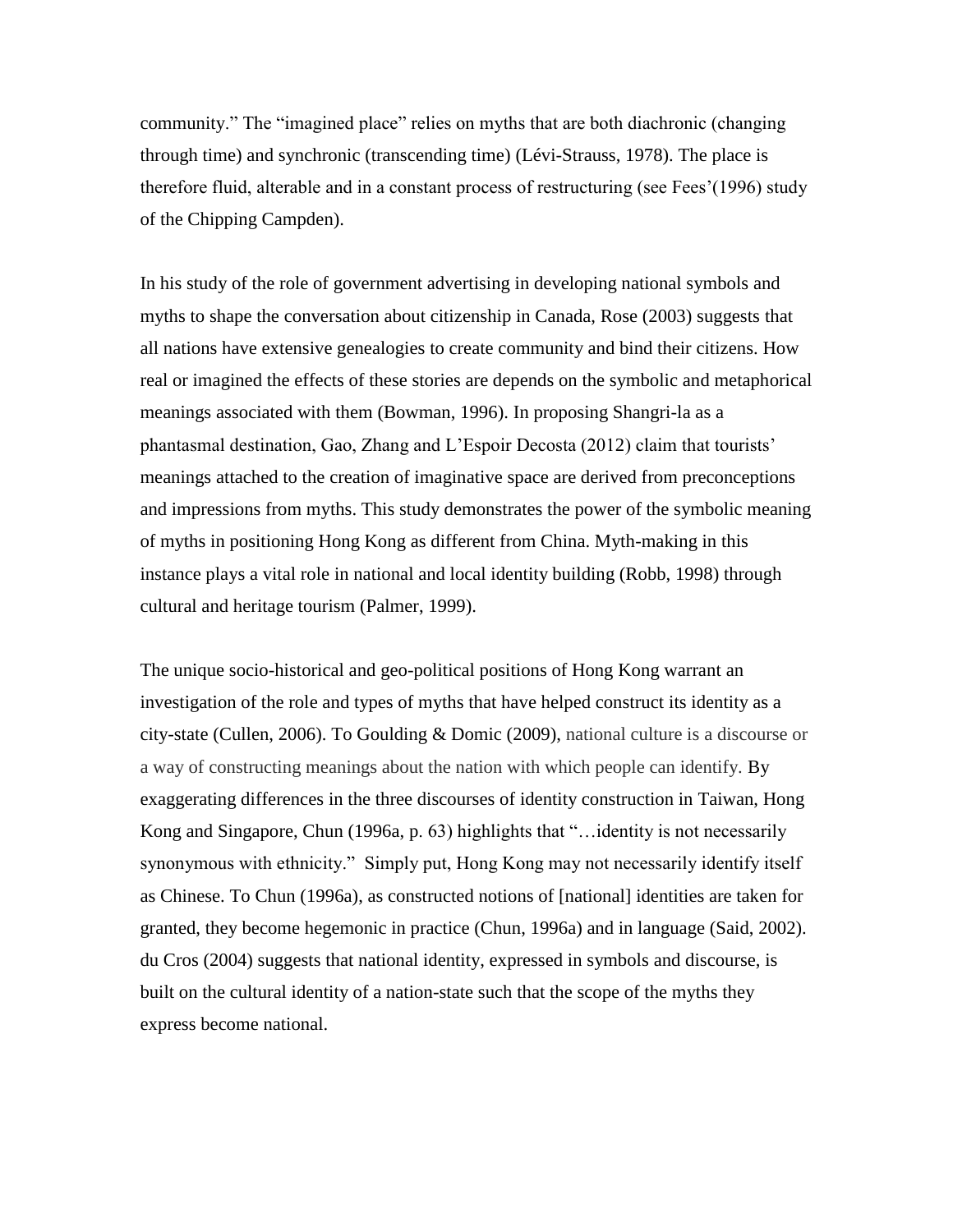National myths therefore build continuity and social cohesion but also shift with the political environment (see Chang, 2005, Hall, 1999 and Light, 2001). Thompson (2004) suggests that the process for many post-Soviet-era states involved both dissociating from Russia and "re- Nationalification," often with a heavy emphasis on local ethnicity (Saarinen & Kask, 2008). The image of representation, however, may not be based on a logically argued historical narrative but rather on a revised one that turns it into a mere symbol.

## *Representation and tourism*

Light (2001) reminds us that tourism marketing also has a strong political dimension. It is widely accepted that tourism promotion plays a central role in developing, promoting and reinforcing national identities among both domestic and international visitors (Rose, 2003), as the language of tourism has the power to construct and control tourists, culture and the environment (Dann, 1996). Tourism is therefore both inscriptive and performative, as it can be "used to articulate preferred meanings of 'local' place" (Hollinshead, 2004, p. 26) through myths and narratives. Thus, the leitmotif of "worldmaking" proposed by Hollinshead (2004) becomes a creative but often "faux" imaginative process of representation and signification of tourism about culture, nature/place and space. Fragmented and differentiated "faux" scripts enable tourists to consume the "spirit" and meaning of the destination and to become impressing colonizers with the power to homogenize and transform the destination. Kirshenblatt-Gimblett (1998) ascribes to tourism the ability to project performative effects on socially constructed and theatrically mediated memory of the place, thereby redefining the place to an often under-suspected degree.

McKay's (1994) examination of the politics of cultural selection in Nova Scotia, Canada, charts the rise of the "tourism state" (p.100) as a "worldmaking" player by manipulating the symbolic image of the province (Hollinshead, 2009). The tourism state, as a whole, contributes significantly to imagining, re-imagining and de-imagining the place, and "essentializes" identity by acting as an interpretive agent. By selecting ideological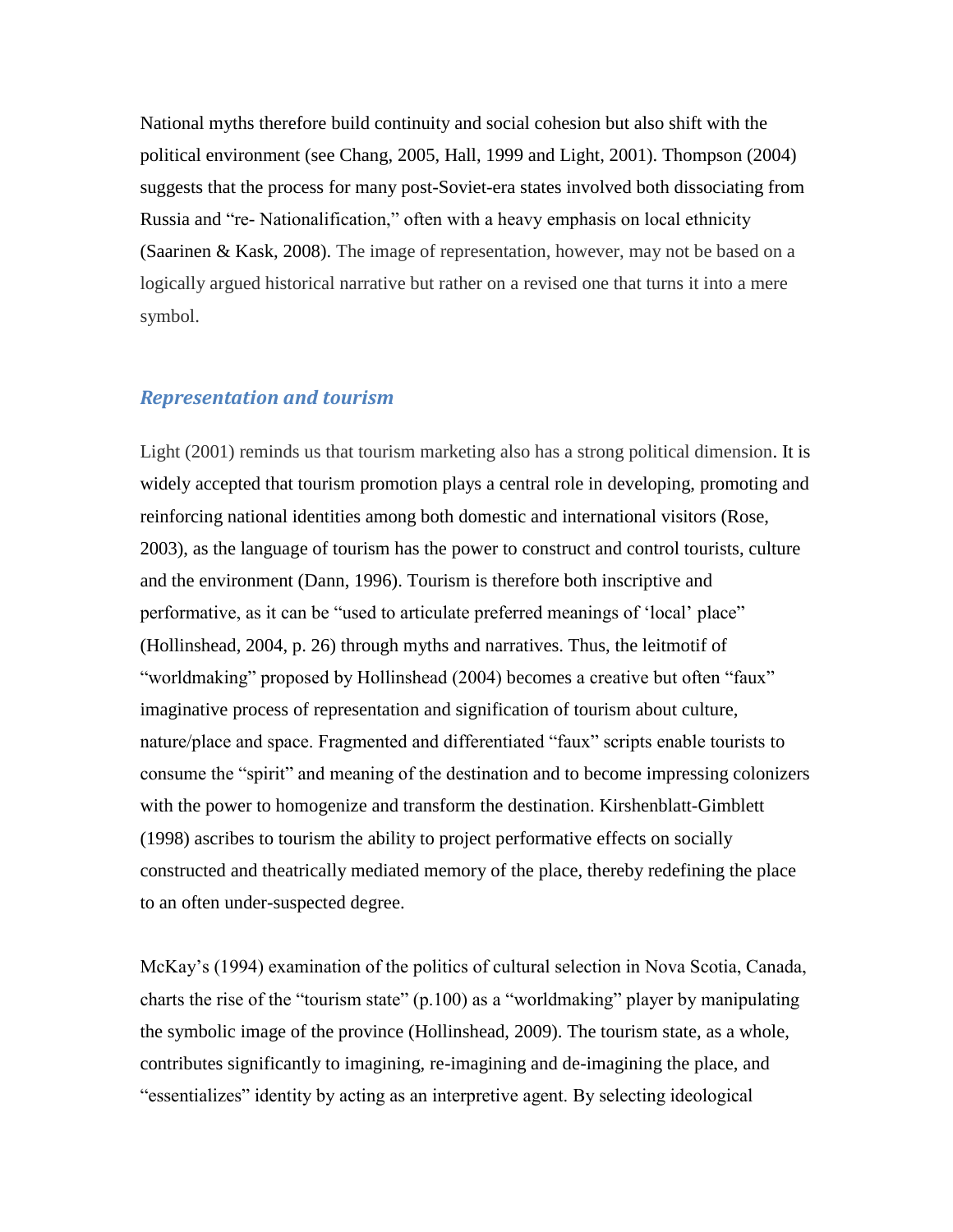narratives (e.g. representation of innocence), tourism becomes the "moteur" for mythmaking and directs the outlook on the world (Hollinshead, Ateljevic & Ali, 2009). Such is the performative/inscriptive power of tourism. Similarly, Nyiri (2006) highlights "the agency of the [Chinese] state" in selecting and producing "scenic spots" such as Jing dian that become promotional instruments of patriotic education and national modernization as part of "indoctritainment" (Nyiri, 2006, p. 78). The peculiar historical characteristics of Hong Kong, together with its proximity to China, provide an interesting comparative situation of the performative authority of tourism in the signification of the territory.

## *Heritage and tourism*

Heritage and tourism are increasingly intertwined as heritage attractions and are prominent in tourism development and marketing activities. Visiting cultural heritage sites is a powerful tool, as they are symbols of national myths (Palmer, 1999, 2005 and Nyiri, 2006). Myths are therefore essential in tourism as they can help construct a sense of national identity within [heritage] visitors' imaginations (Selwyn, 1996). Heritage is quintessentially present-centered, as it is enlisted for present causes (Lowenthal, 1998) and shaped by socio-political and economic concerns of the moment (Peckham, 2003 citing Halbwachs, 1992). Its contents, interpretations and representations are selected to fit the demands of the present and to ultimately pass on to the future (Ashworth, Graham & Tunbridge, 2007), as evidenced by the openings of the History and Heritage museums in Hong Kong after the Handover. Heritage is devoid of intrinsic value but can achieve it to become representation when it components are imbued with meanings (ibid). Any resulting heritage discourse is therefore contentious and in conflict (Hall, 1997) with competing interpretations, which creates "dissonance" (Tunbridge & Ashworth, 1996). Dissonance occurs because, in becoming the symbolic agency of economic commodity, heritage operates within variegated landscapes of consumption and interpretations by, for example, tourists and residents. As a symbolic agency with political ramifications, heritage effectively excludes those who do not subscribe to the terms of the meanings attached to it. The zero-sum characteristic of heritage effectively creates dissonance (see Graham & Howard, 2008).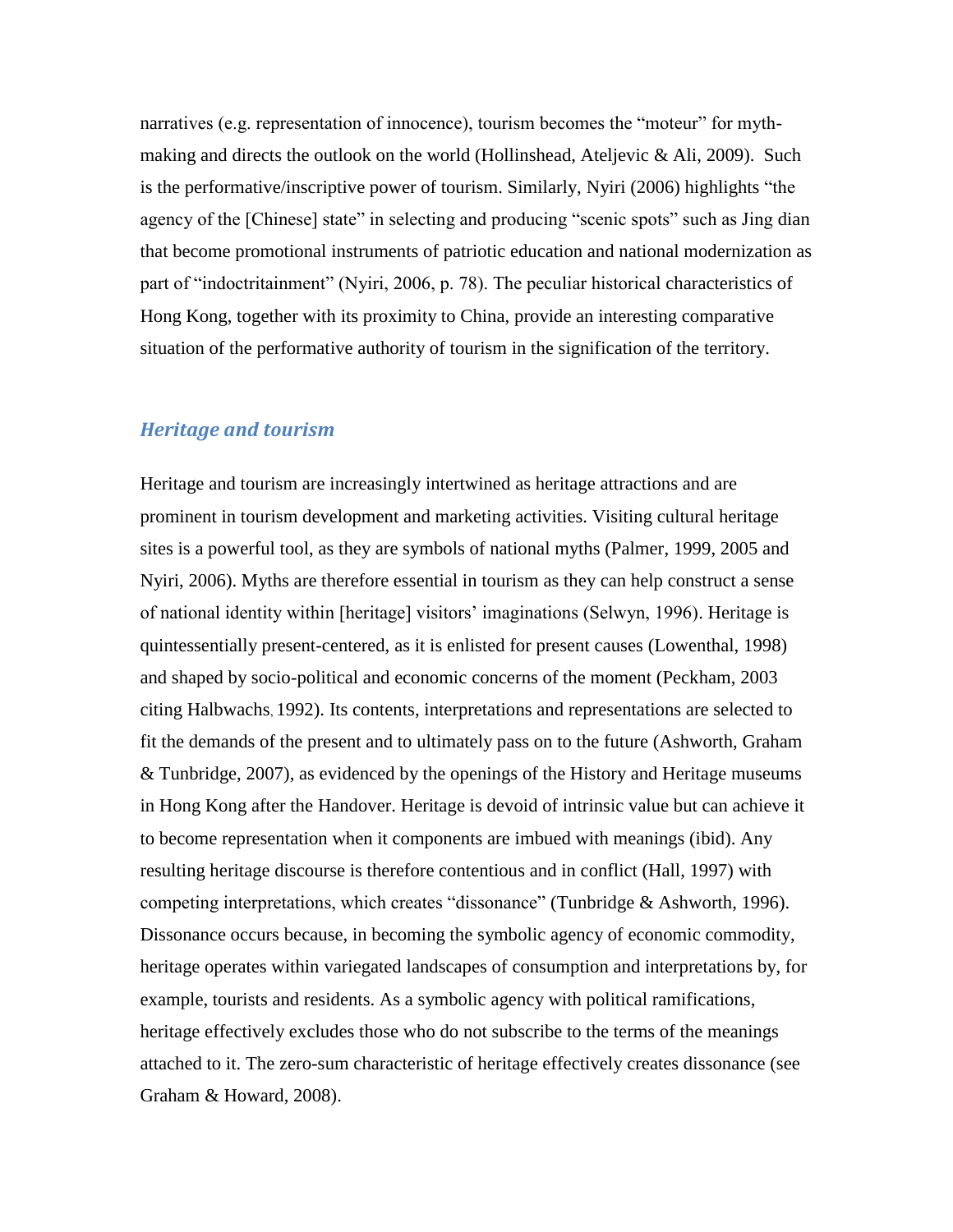Though Hong Kong's population is mainly ethnic Chinese, it is by no means a homogeneous one. The consequences of navigating and exploring the possible different arrangements brought about by colonialism, nationalism and capitalism (Abbas, 1997) are what Lau (1997) termed an "identity crisis" and highlight the complexity of heritage dissonance.

## *Tourism: the postcolonial and postmodern*

This paper acknowledges the significance of the interplay between the postcolonial and the implications of Hong Kong's return to the motherland. As a result, the political identity of Hong Kong is far from unambiguous in its identity and status such that "[it is] a type of Chinese colony or province…" with "… a uniquely Chinese-British history" (du Cros, 2004, p.154). This paper contends that Hong Kong cannot be disenfranchised of the postcolonial because it was part of the stereotypes, myths, and fantasies about the "Orient" in the Western imagination (Said, 1978). Such a colonial discourse and its inherent contradictions of unequal relationships (Bhabha, 1994) and perceptions and identities of "duplicity of their position" (Ashcroft, Griffiths & Tiffin, 1998, p. 43) are useful in understanding the present signifying myths the SAR chooses to represent it. Identity concerns constitute a major aspect of postcolonial views on tourism, as they emphasize the construction of knowledge and power (d'Hauteserre, 2004), just as language is also laced with power (Said, 2002).

Following Hall and Tucker (2004), this study aligns with the Foucauldian postmodern grounding that underscores the relationship between tourism source markets (including China) and Hong Kong as a postcolonial tourism destination, and as a Chinese but international city destination. The approach recognizes a fundamental power relationship that is reflected in (i) the city's myth as a former colony but imbued with "Westerness" and (ii) the city's myth as an international city but also as a SAR of China with a Chinese cultural identity. Though complex, these "post" arrangements are appropriate, highlighting the need to understand the deconstruction of the Western representation of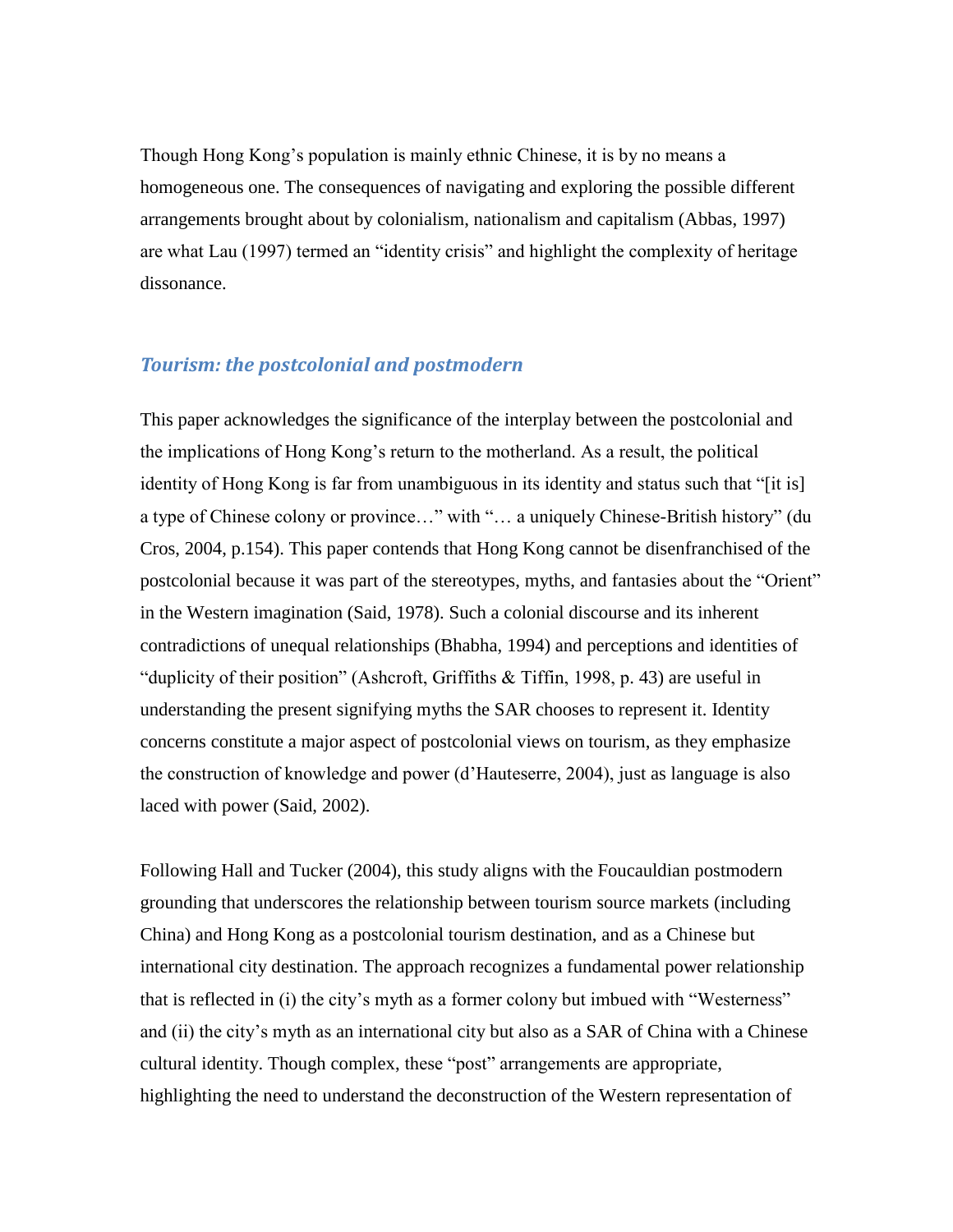the non-Western world (Said, 1993, p. xix-xxi) and the contemporary renegotiation of postcolonial local and national identities (Graham & Howard, 2008), as well as heritage at local levels (Atkinson, 2008), and the stories they convey. These local levels are therefore subject to plural and dissonant voices intersecting and colliding in the reconstitution of space (ibid).

## *Hong Kong: A national Chinese but not PRC City*

The socio-political and colonial history of Hong Kong (see Chan, 2000 and Hsiung, 2000) has led to the development of a strong Hong Kong identity in the so-called "heung-gong yan" (Hong Kong people), distinct from that of mainland China (Mathews, 1997, 2001). After 1997, Hong Kong faced a two-way road between locality (local Chineseness) and nationalism (re-Sinicization/mainland Chinese), whence the question of their identity (Ien Ang, 1998). Deprived of decolonization, and "recolonized" towards an eventual absorption, the population of Hong Kong witnessed a juxtaposition of dual identities that are ambiguously complex and culturally hybrid (Chan, 2013).

According to Mathews, Ma and Lui (2008), Hong Kong citizens have a negative view of many PRC symbols. Fung (2001, p.594) asserts that "resistance [to adopting mainland Chinese national identity] is a re-definition of the identity boundary in labels like the 'Hong Kong people' and 'Chinese people.'" The sense of unity that defines national identity and separates it from its constitutive "other(s)" is, according to Walker (2001), the result of the creation of "images of identification" (such as boundary-making), a preeminent characteristic and function of nationalism. In that postmodernist sense, a nation is "constituted largely by the claims themselves, by the way of talking and thinking and acting…" Calhoun (1997, p.5). While the nation-state of China emphasizes the "One Country" dimension in its relations with Hong Kong, politicians, journalists and the citizenry focus on the "Two Systems" element that stresses Hong Kong's "national" separateness and distinctiveness. Its expression persists in features such as myths, memories, values, traditions and symbols (Smith, 2009, p.29). Therefore, given the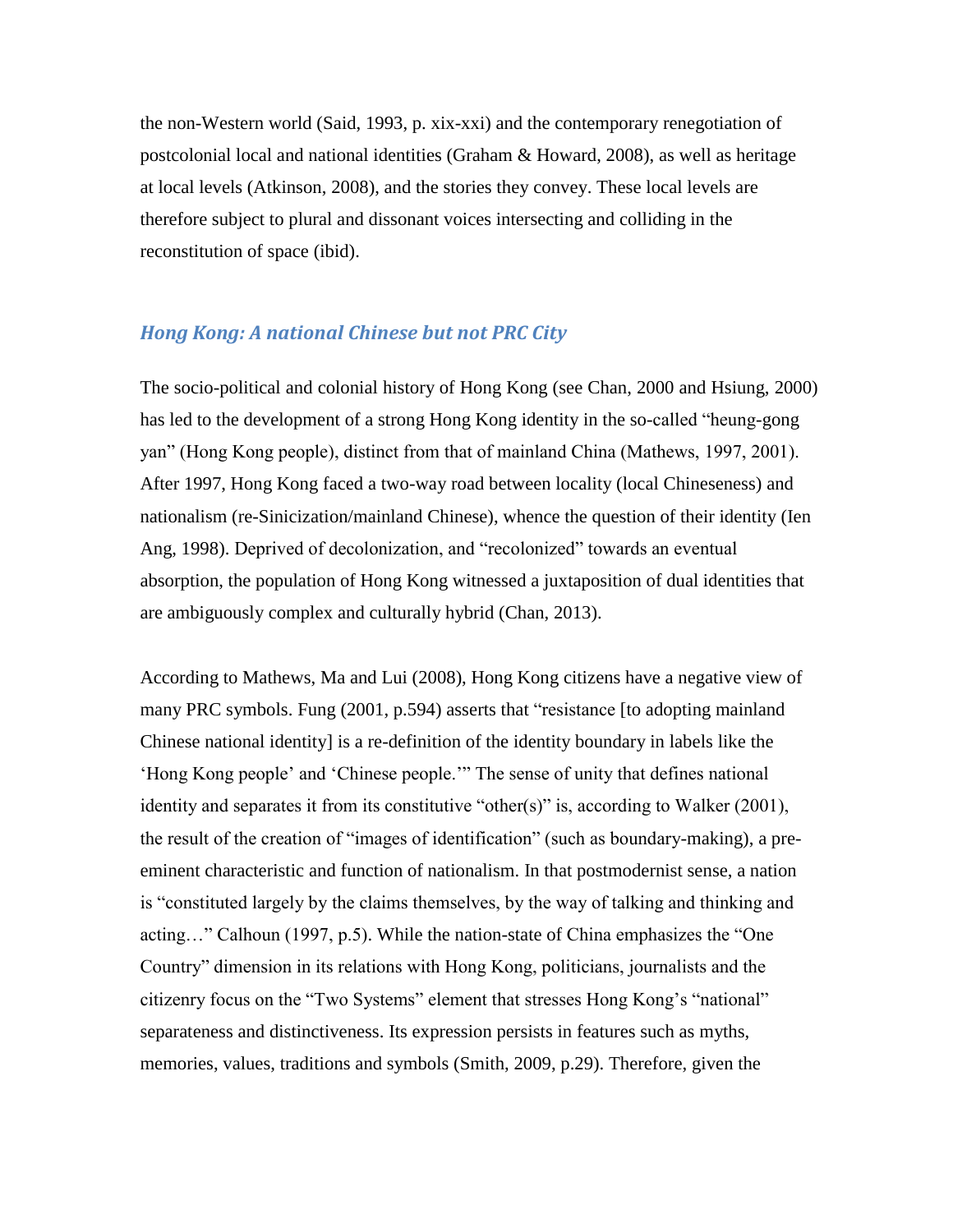multicultural nature of Hong Kong, it can logically be characterized as a "syncretic nation."

Several events and incidents over the years have bolstered the separateness from China and reinforce this characterization (see Cheng, 2012). It is therefore necessary to link the politics of culture to the practice of a substantive democracy (Giroux, 1988) by arguing that any politics of representation and struggle should be situated within a discourse of substantive citizenship. The citizen is a "multiple subject" (Giroux, 1992, p.4) that can juggle responsibly with discourses and actions in a variety of settings (ibid). Consequently, any understanding of how national myths and ideals are used and projected in tourism to define Hong Kong requires a redefinition of the relationship between culture and politics (see Unger, 1996).

## **Study Methods**

This study employs a multi-stage inductive qualitative approach (Maxwell, 2005). It probes the complex relationships between the contested nature of the politics of tourism promotion and the expression of identities through myths within the equally complex political entity of Hong Kong. Secondary data were first collected in the form of brochures, promotional materials and web-based images distributed through the Hong Kong Tourism Board's official English and Chinese language websites between November 2011 and February 2012. To grasp the performative power of tourism and cultural representativity, it was necessary to study the promulgation of the different myths in materials targeted at the Chinese and English language markets. The Hong Kong Tourism Board is a government subvented organization that supports and promotes Hong Kong's tourism in its entirety [\(HKTB](http://www.discoverhongkong.com/) 2011a). The brochures and websites reflected Hong Kong's tangible and intangible cultural heritage by including 70 tourism attractions and activities, including mainstream products, heritage buildings, museums, temples, intangible heritage, festivals, walks and other activities (see figure 1).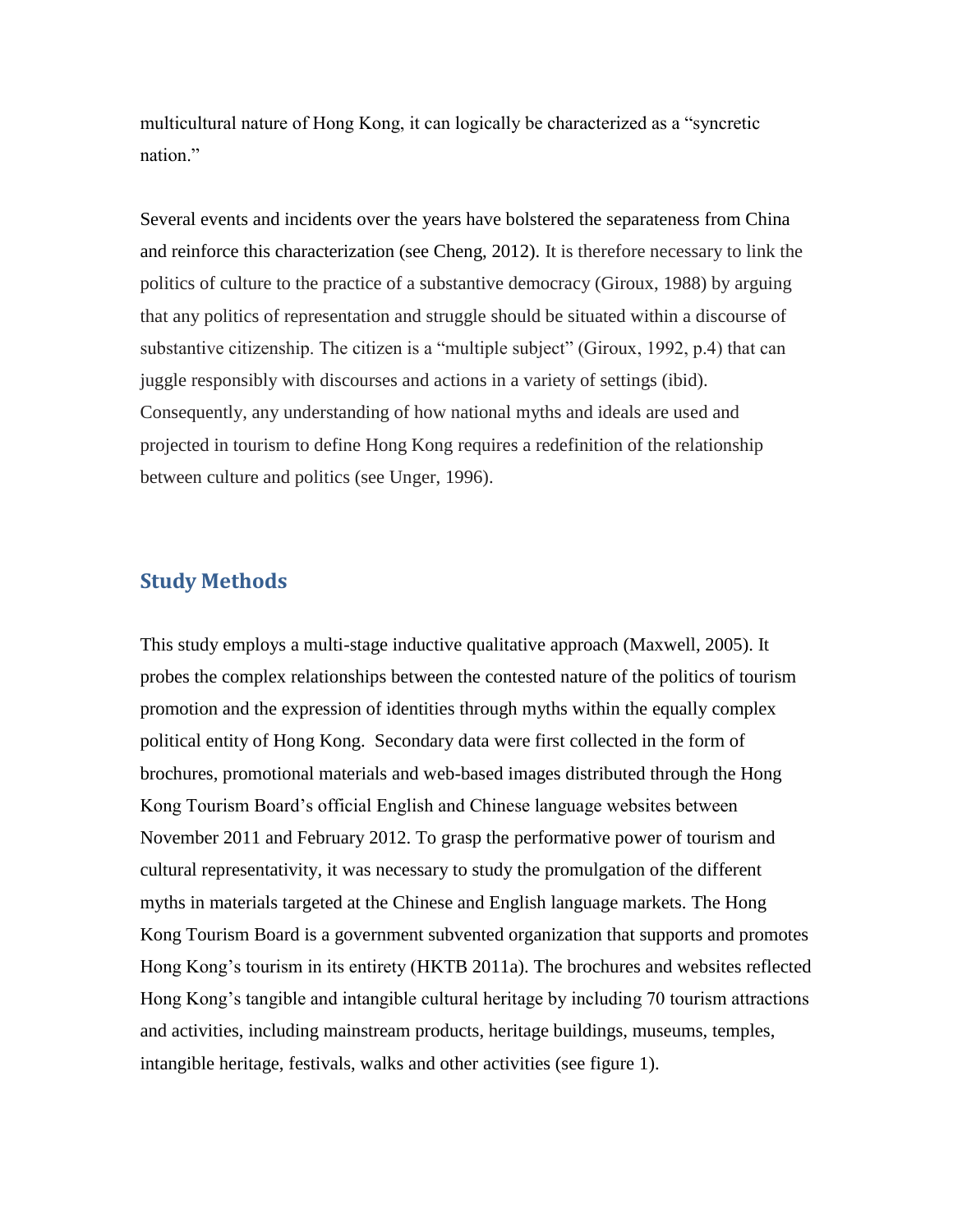This secondary information was supplemented by primary data from semi-structured indepth interviews during February and March 2012 with four informants in managerial positions at the Hong Kong Tourism Board (see table 1). The qualitative nature of this study, which relies on the premise that any given instance is particular and unique, allows for a purposive selection of informants (Denzin & Lincoln, 1994). Furthermore, the postmodern cultural vibe underlying this study makes it appropriate to place greater emphasis on the intensive analysis of quality empirical materials from a small number of respondents (ibid). The concomitant emphasis is on the display of knowledge and findings (Flick, 2006) by giving voice to the singular or instance when it intersects with a general system (Fiske, 1994). The in-depth interviews allowed the researchers to "gain insight into opinions, experiences, motives, and ideas that are not readily obtained through mere observation" (Gao et al., p. 203). The interviewees were deemed appropriate and knowledgeable given their seniority and professional experiences dating back to the late pre-Handover period with the then Hong Kong Tourist Association (later reconstituted as The Hong Kong Tourism Board).

#### (Insert Table 1)

The study featured a hybrid analysis of data consisting of a semiotic analysis applied to the brochures and promotional materials, a qualitative content analysis reinforced by a system of coding borrowed from Grounded Theory as proposed by Charmaz (2006), and an integrated constant comparative method (Glaser & Strauss, 1967). This hybrid methodological approach was deemed necessary to stretch the content analysis beyond its purpose of identifying surface meaning (Holsti, 1969) to reveal symbolic meanings of the materials and to match the subject of hybridity of place and culture under examination. A consistent system of memo writing was employed throughout the research process to assist with the analysis of data.

Semiological analysis enables a deeper understanding of data by providing a means to discover what lies beneath (Finn, Elliott-White & Walton, 2000) signs (Berger, 2012) such that its general principles are applicable to cultural systems of signification. Hence, the method serves to identify and examine intrinsic structuring order within the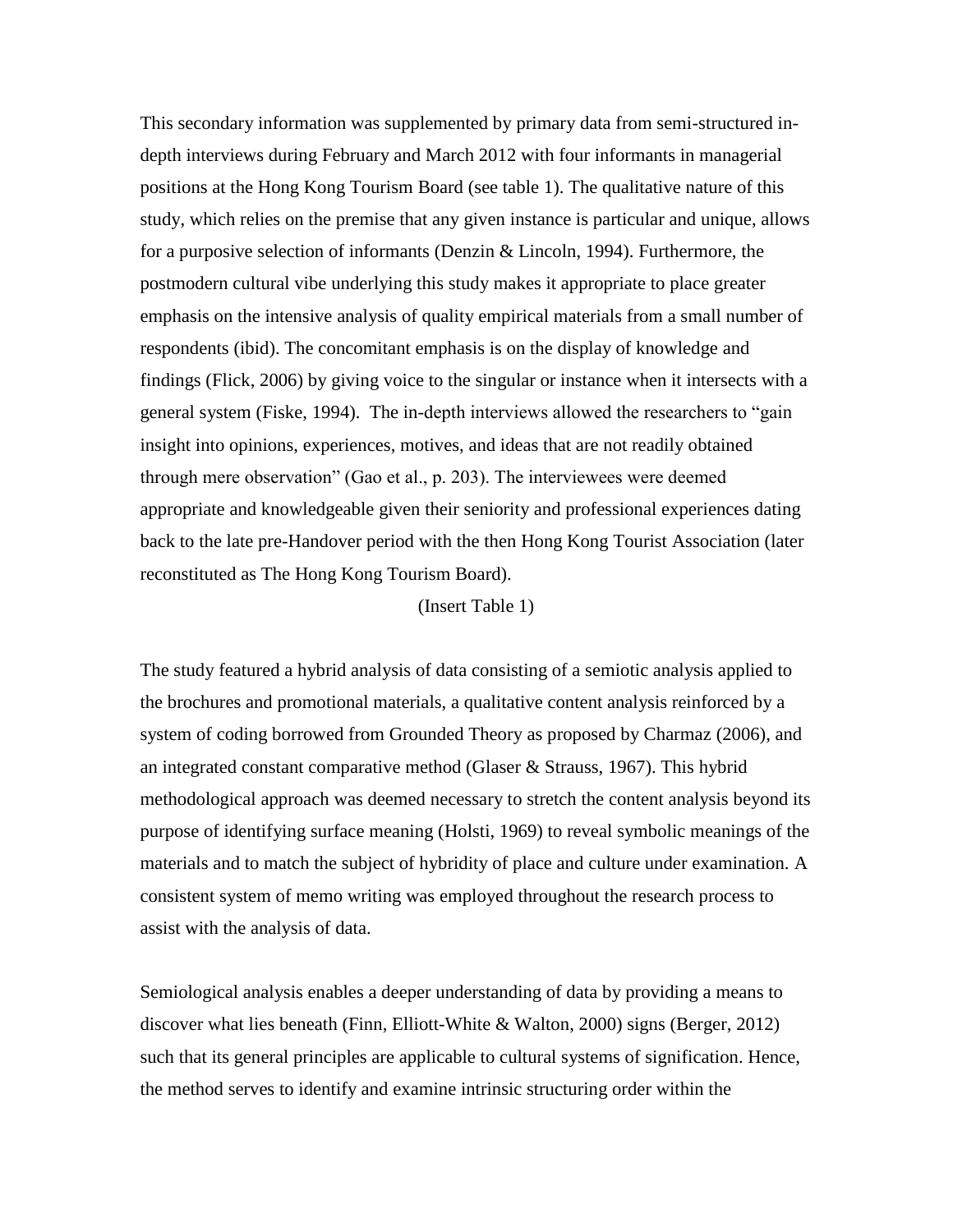signification system (visual and material data) of tourism promotion (see Echtner, 1999 and Palmer, 1999), emphasizing denotation (literal meanings of text, etc.), connotation (cultural meanings attached to text, etc.) (see Berger, 2012), and key signifiers (see de Saussure, 2011). Both text and pictures become data for analysis (Barthes, 1977 and Echtner, 1999).

An initial denotational analysis of the range of tourism products offered was conducted to categorize them according to myth selection and signification, which was later verified by the analysis of interview data. Classification is based on the core tangible attributes of each place and activity, such as walks. Such a descriptive analysis enabled the researchers to evaluate the range of products employed by the HKTB. A subsequent connotational analysis of the materials was undertaken to determine how these products were presented. A comparative analysis among the different thematic ideas was then carried out at the level of both their denotations and connotations to determine whether any effort was made to bridge the differences among the themes.

This study relies on triangulation of the various interpretations of different types of data (Gibson, 2010) and each of the researchers' reflexive positions (Denzin & Lincoln, 1994). Internal checks were conducted through ongoing comparisons of theoretical arguments by the researchers and a "constant back and forth movement between questions posed" (Kushner & Morrow, 2003, p.38) within the postmodern and postcolonial theories. Clearly, qualitative content and semiotic analyses are dependent on the researchers' judgment. The first author, a Chinese national, struggled to focus on a methodological reflexivity but was conscious of the "incipient… relativism" (Johnson & Duberley, 2000, p. 179) of her opinions. This concern was addressed by recognizing the differing theoretical sensitivities of all three researchers, particularly during the analysis/coding processes (Glaser, 1978). A form of audit trail (Creswell & Miller, 2000) was also used as a validation tool, which assisted in tracking all research decisions made and activities performed. Corroboration of factual information was accomplished among the information provided by the four respondents and between their responses and the HKTB's official publications. Similarly, the analytical themes that emerged were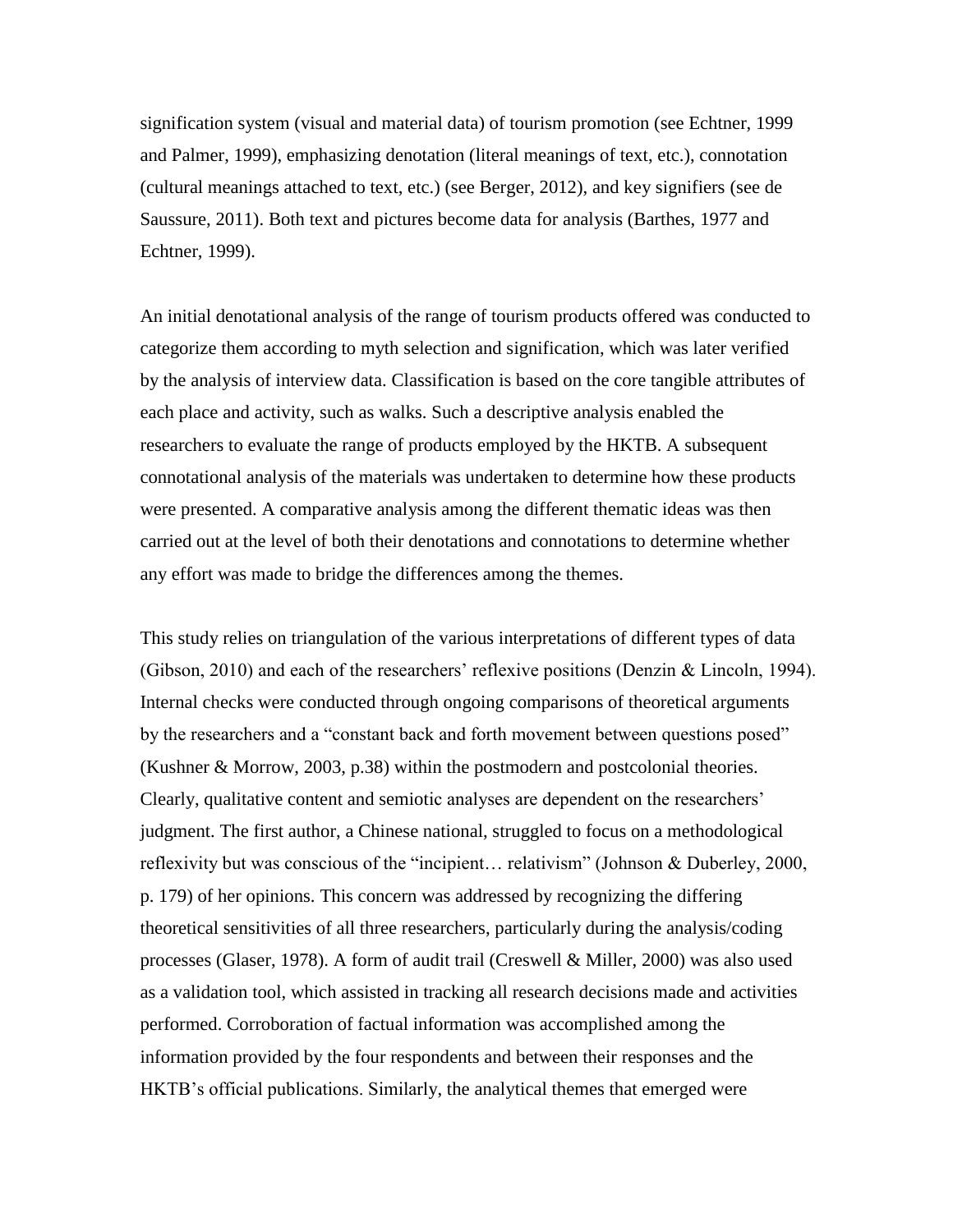confirmed through consensus after comparative analyses. The four themes that identify and place myths along a time continuum are: perpetual archaic Chinese, bustling Hong Kong local, creative Chinese plus and Contemporary PRC (see figure 1).

(Insert figure 1)

# **From perpetual 'archaic Chinese' to 'Contemporary PRC'** *Perpetual Archaic Chinese myth*

Most of the attractions studied (63 out of 68) (see figure 1) reflect national myths that are associated with Hong Kong's unique identity. Those that represent Hong Kong's local cultural identity appear most frequently, followed by heritage attractions that represent its pre-colonial Chinese culture. This pre-colonial heritage forms the basis of the "archaic Chinese" national myths that pre-date the British acquisition of Hong Kong island in 1842 under the treaty of Nanking (Nanjing) (Cullen, 2006). The "Archaic pre-colonial Hong Kong" thus traces its origins to the coastal indigenous Chinese populations. Many of the festivals and built heritage celebrated in the SAR reflect traditions formed during this period. They signify an identity of "Hong Kong people" of which the local commoners became reluctantly proud after 1997 but which China sees in more prosaic terms as a geographic descriptor and as a label of the local populace (Fung, 2001). The significance of these shared symbols and ethnic myths is powerful, as they conceptualize a notion of homeland (Smith, 1986).

The archaic Chinese myths become "mythomoteurs" that serve to tell stories (Smith, 1986) about the city's origins: "*Hong Kong is a Chinese city*…*The place was populated with large numbers of residents, producing high quality products and living well"* (The Hong Kong Heritage Museum; in Chinese only) (HKTB, 2011a); its special character: "[Hong Kong] *is a port open to foreigners* (R1);" and destiny of the nation: "*Hong Kong now is the same Hong Kong as before* (R2)." The values embodied within these "mythomoteurs" are non-falsifiable, not because they are irrational and devoid of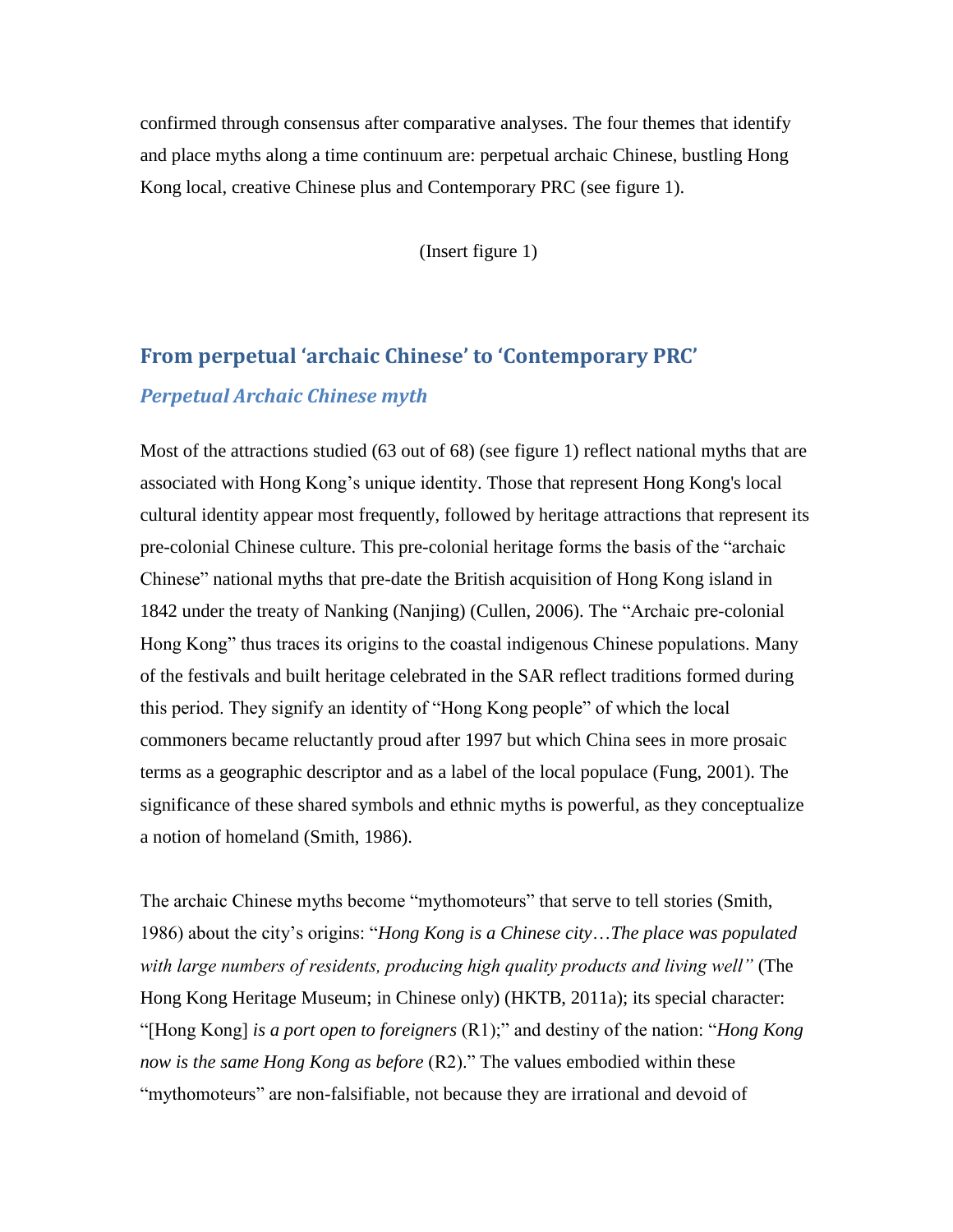objective arguments but because the claims they represent are normative (Snyder  $\&$ Ballentine, 1996). When the Museum of History focuses on the "Hong Kong story," it implicates the nationalist "mythomoteurs" by devoting significant space to pre-colonial and post-Handover Hong Kong.

The official recognition and association of historic Hong Kong to the fishing and farming communities it comprises placed the "nation" on the periphery of Imperial China until 1841. This "archaic Chinese" national myth is projected and perpetuated today in remnants of both built and intangible heritage, including numerous temples and historic buildings, as well as some ancient festivals (see figure 1) celebrating synchronic customs (the Chinese New Year celebration and the Hong Kong mid-autumn festival) [\(HKTB,](http://www.discoverhongkong.com/) 2011a). The primitive nature of these "archaic Chinese" myths and their constant grounding in ancient Imperial China also legitimize an "un-tampered" and authentic identity (vis-à-vis contemporary Mainland China). For example, the official description of the Kat Hing Wai Walled village emphasizes the "Chineseness" of the place and relies on a nostalgic invocation of innocent simplicity to highlight an imagined myth of continuity of Chinese culture:

"[Kat Hing Wai] *was built about 500 years ago during the Ming dynasty and is still inhabited by the descendants of the Tang clan…*" (HKTB, 2011a).

Differences in the official narratives of these "Archaic Chinese" myths in English and Chinese are negligible. The emphatic connections to history in the "Archaic Chinese" myths encapsulate their synchronicity (Lévy-Strauss, 1978). There is a subtle dual political undertone, as part of China's national building strategy leading up to and immediately after the Handover was to claim that Hong Kong has been Chinese for 4,000 years or more, while the British era was just an unfortunate blip during a period of continuous settlement (du Cros 2004). However, the other political undertone of these "archaic Chinese" myths aimed at local residents highlights how Hong Kong is not associated with the emergence of modern China: "*We have our own unique culture* (R3); *Hong Kong is not a Chinese city* (R1)." The forms, narratives and symbols chosen to project these myths through heritage tourism, and the audience they target, thus shape the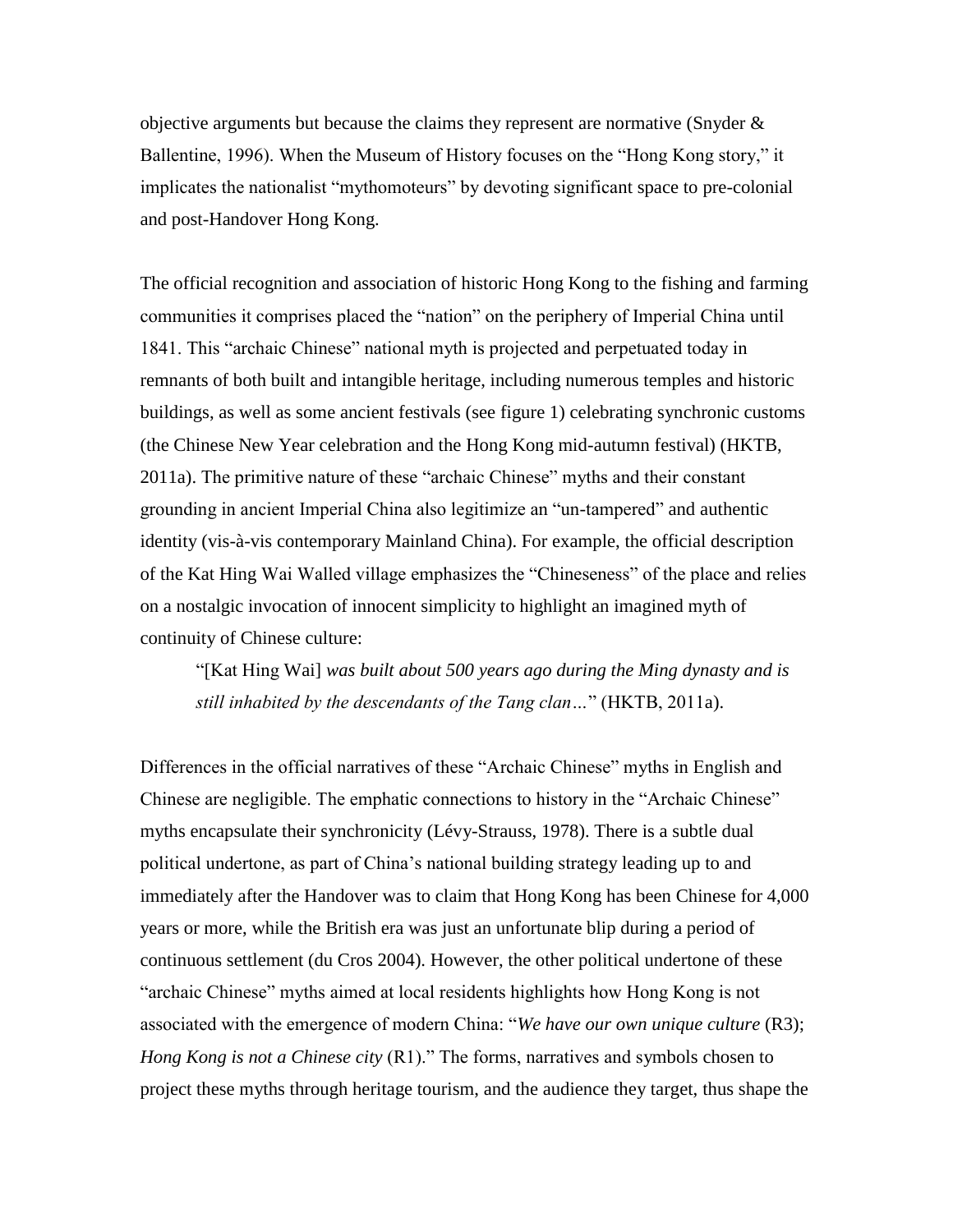stories they represent to ultimately have a profound impact on the cultural significance of their texts (White, 2001). In other words, one way in which the national culture of Hong Kong makes sense of the past, represented through these "Archaic Chinese" myths, is through differentiated "…encodation of events in terms of pregenerative plot structures…" (Ibid, p. 1716). Memory is therefore mediated through these fragmented and differentiated scripts: "*There is big difference between ethnic Chinese, traditional Chineseness and Chineseness promoted by the Chinese state*" (R1). In that sense, the dichotomies inherent in historical texts become paradoxical, interfering elements to any hope of full assimilation of the SAR within the PRC. They are therefore not neutral.

## *Bustling Hong Kong myth*

An extension of the "archaic Chinese" myth is the "bustling Hong Kong," which also traces its origin to indigenous Chinese populations. It reflects the SAR's contemporary urban and colonial Chinese cultural influences that have shaped the collective memory of the city. Again, there are evident cultural and heritage attractions in the form of local temples, intangible heritage, outdoor markets, various Cantonese, Hakka and Tanka historic sites developed during the colonial period, and festivals that celebrate Hong Kong's unique identity of local "Chineseness" that continued to develop under British rule (see figure 1). For instance, the popular Sik Sik Yuen Wong Tai Sin Temple. The temple is portrayed as "*very unique in Hong Kong*" (R2), and "*is where worshippers pray for good fortune through offerings, divine guidance and fortune telling*" [\(HKTB,](http://www.discoverhongkong.com/) 2011a). The temple, which is part of the everyday life for local residents, especially before major decisions, is portrayed to tourists as the place to communicate with the god Wong Tai Sin if "*they want their wishes to come true*" (R2). This is part of a fatalistic Chinese conceptual worldview that the future is beyond human control. Thus, by projecting the "folk-populist" product (Chun, 1996b, p.144) of superstitious belief in supernatural influences (Malinowski, 1948) for consumption, Hong Kong's tourism authorities manipulate the national image through public (Chun, 1996a) and cultural discourses: "*[p]eople go to this temple when they have big decisions to make…they want their wishes*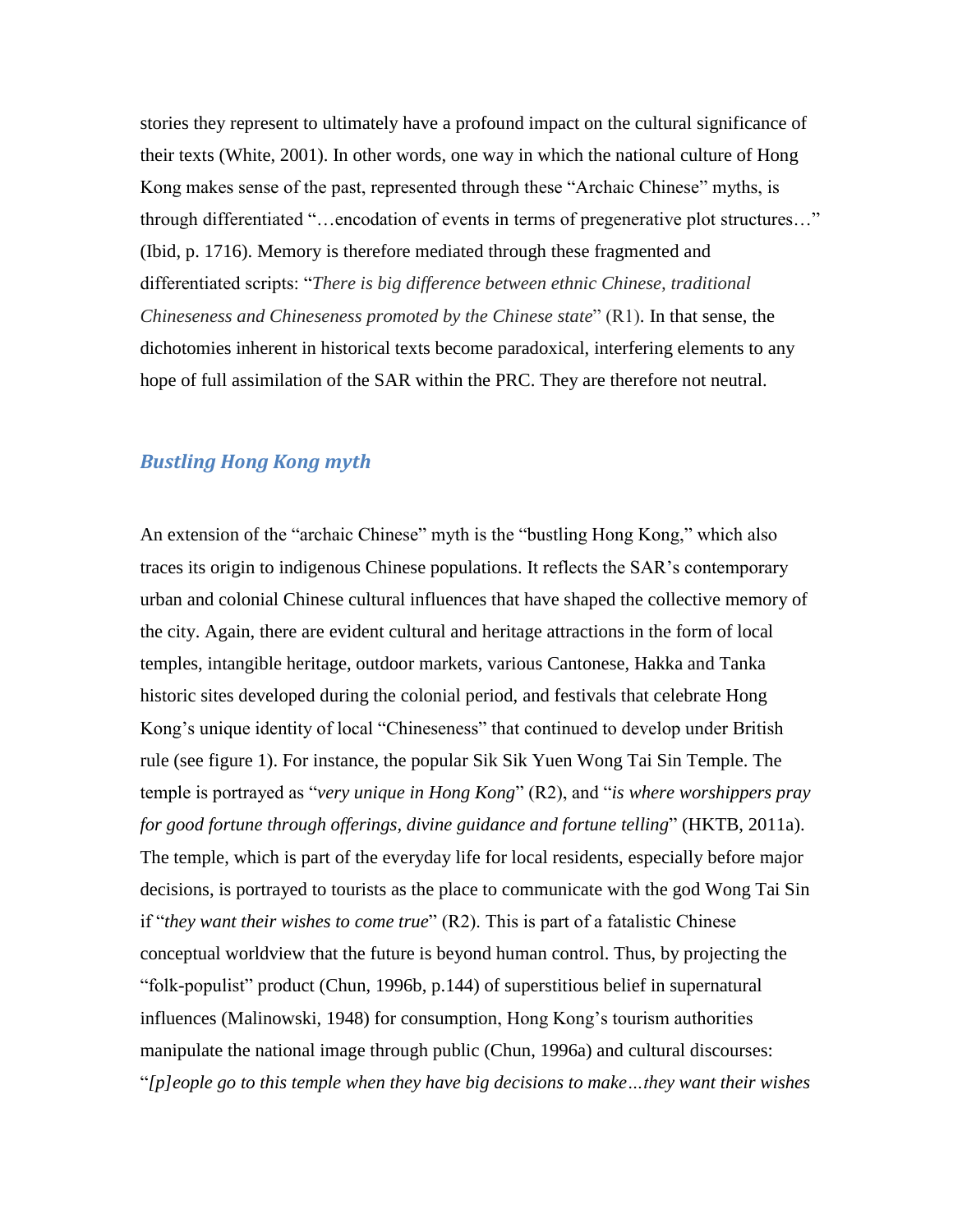*to come true…The underlying Feng Shui is a significant culture*" (R2). The "soft" projection of this local myth is powerful, given that it is an essential part of everyday life in Hong Kong but not necessarily in Communist China, where superstitious beliefs were suppressed for several decades (Smith, 1991).

The Cheung Chau festival is also a local celebration of thanksgiving to "*god Pak Tai to drive off the evil spirits* [plague] *besieging the island*" by "…*parading statues of deities through the narrow lanes*" (HKTB, 2011a), and its bun festival attracts crowds of local Hong Kong and international tourists alike: "*When a lot of local people join these festivals, like the bun festival… it shows to tourists their popularity among the local community. It also provides them a Hong Kong atmosphere when local people are around"* (R3). The local Hong Kong crowd becomes a subliminal co-opting agent of tourism promotion to foreign tourists. "*… [T]he mainland tourists like to feel the difference of Hong Kong*" (R3). Such promotion reinforces the differences in the national identity between Hong Kong and Mainland China among both domestic and international visitors (Rose, 2003). In this sense, the myth of ethnic and local Chineseness in Hong Kong's identity is instrumentalist, as it has only been employed to define the nation.

A major signifier of the bustling "local Hong Kong" myth is the image of its famous night markets (see figure 2). The post-war transformation of Hong Kong into a free market port also altered the rhythms of everyday life. As factories ran around-the-clock to ship the "Made in Hong Kong" tag to rich industrialized countries, a night-time economy, epitomized by the neon signs in the streetscapes, flourished around local street markets. The economic advancement brought about by manufacturing industries improved the standard of living and was crucial to the consolidation of a "Hong Kong consciousness" away from the transient mentality. A better way of life was made possible through a permanent settlement where locals could anchor a more articulated sense of identity (Turner, 1995). China as the motherland was simultaneously receding in the local consciousness. Today, the neon signs towering over the bustling street markets have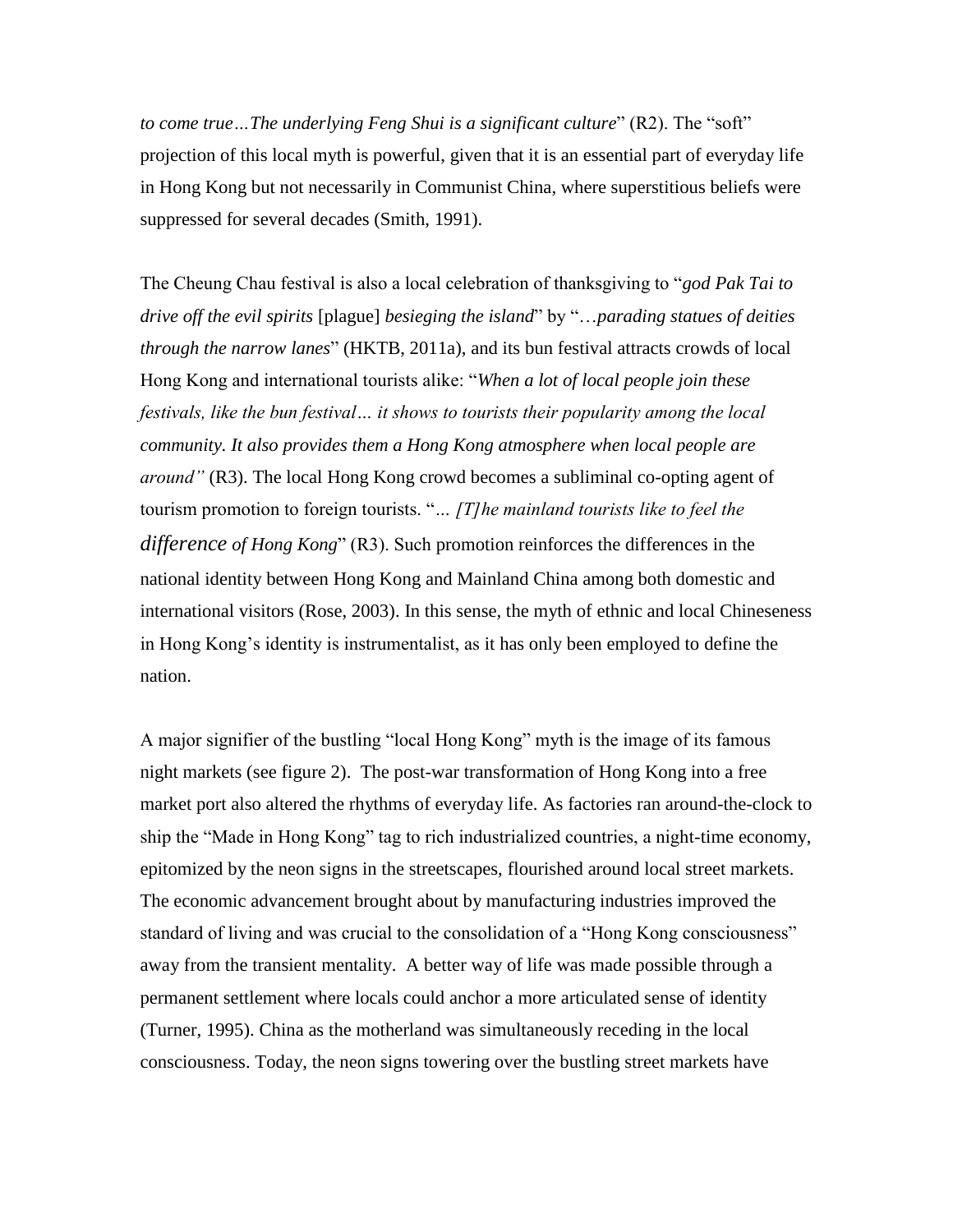become evocative of the city as bustling with crowds and are ritualized by tourism professionals "*for an experience of local Chinese lifestyles*" (HKTB, 2011b, p. 36) (Insert figure 2)

Hong Kong is historically represented an outpost where traditions were maintained while they were actively being dismantled in China, especially during the Cultural Revolution. Today, the promotion of traditions derived from "local Chinese" myths emphasizes the remembrance of a form of cultural consciousness that was completely divorced (back then) from the creation of a national identity (Chun, 1996a).

## *Progressive Chinese plus*

The "Chinese plus" myth, reflected in Hong Kong's "East meets West" campaign (originating in the 1970s), conveys the unique character of a city with a foot in both Eastern and Western cultures but fully immersed in neither. The myth is borrowed from Mathews' (1997, 2001) identification of Hong Kong as ethnically Chinese but somehow different from and superior to China. It includes attractions such as distinctive colonial urban landscapes (HKTA, 1999), fortifications, dining establishments, and Western festivals and activities, such as self-guided walks (see figure 1). This myth shows how colonialism has led to a better Hong Kong. In that sense, the Victoria Harbour, which"...*is the core identity of HK"* (R2), serves as an iconic symbol of Hong Kong's international status and is featured prominently in promotion campaigns. The Victoria Harbour connotes the colonial status of Hong Kong as a major trading post that evolved into a forward-looking and vibrant economy with an international reputation. It celebrates the existence of a unique lifestyle-- "*[T]he harbor is the sign of Hong Kong's history, which all Hong Kong people know"* (R2)--which encapsulates the idea that Hong Kong's traditional Western connections have improved on its Chineseness, distinguishing it from other Chinese cities (Ma, 1998). Today though the memory of the colonial period is fading, its legacy lingers and is recognized as a significant myth in creating a strong and unique brand image of Hong Kong as the only Western city in the East (Okano & Wong, 2004). As "Asia's world city," Hong Kong is international but with the unique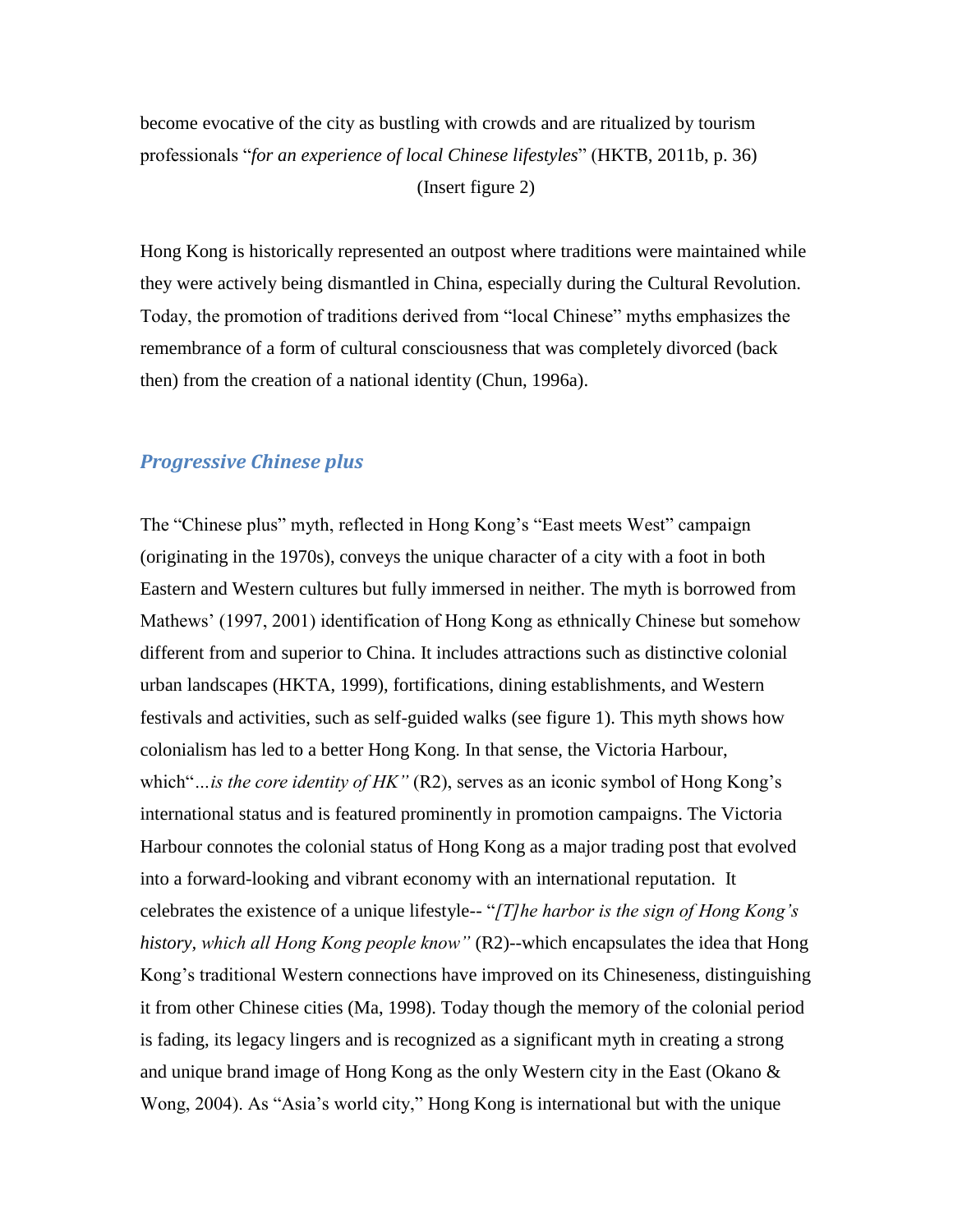hybrid cultural features of being "…*a natural, vital and multicultural gateway not only to and from China, but also to the rest of Asia and beyond*" (Brand HK, 2012).

The suites of walks in in Hong Kong also exemplify the Chinese plus myth. "Avenue of Stars" (see figure 3) celebrates the contributions of the media-oriented popular culture through the emergence of artistic genres like Kung Fu movies and its star Bruce Lee in the cultural consciousness of Hong Kong, turning Hong Kong into the center of an "alternative" Chineseness: a hybrid culture of East and West. By also symbolizing the axiomatic capitalist and consumerist identity of the city, the rise of a media-driven pop culture broke cultural barriers that had accumulated since colonization and facilitated the emergence in the popular imagination of Hong Kong's cultural independence (Anderson, 1991). Today, the juxtaposition of the walk in Kowloon with Victoria Harbor in the background, achieves the double feat of (i) celebrating the phenomenon of East meets West through Cantonese pop culture and the city's British colonial past, and (ii) reinforcing through tourism the metaphorical representation and narrative of this Chinese plus myth in one of the world's most iconic ports.

#### (Insert figure 3)

Ironically, Chinese language materials provide stronger support than the English versions to Hong Kong's "Chinese Plus" identity, consistent with Bhabha's (1990, p.293) "doubleness" role of writing in the construction of "the nation" for the people which it simultaneously objectifies. For example, the Chinese material describes the Peak on Hong Kong Island as "*… designed by the famous [architect](app:ds:architect) Terry Farrell"* (HKTB, 2011a)*,* serving as a reminder to Chinese visitors of Hong Kong's international links.

Numerous references to Hong Kong's colonial past in Chinese language materials likewise do not appear in English materials. To explain this discrepancy, respondents evoked the necessity to address the different needs of different market segments: "*We*  will make some minor adjustments... depends on the customer needs (R1); the different cultural sensibilities of different source markets: "*if the publications are targeting*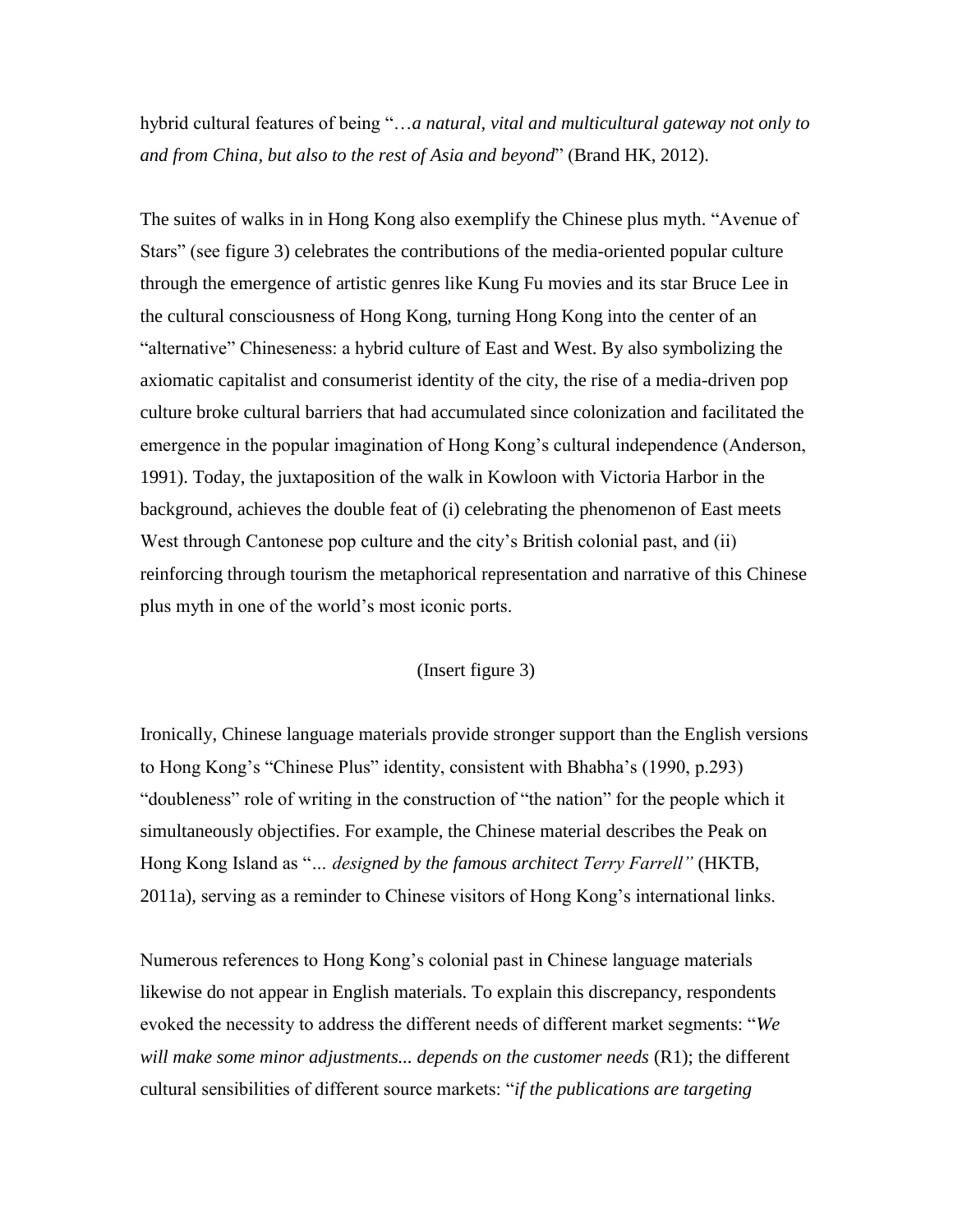*Chinese tourists, we usually have our cover page with a visual of young people, a family or a young couple"* (R2); and mere linguistic differences: "*Of course there are differences between the English version and the simplified Chinese version in terms of the exact wording. However, the key messages are the same*" (R3). However, projecting different contents accentuates Hong Kong's separateness and difference in the local consciousness and in the minds of the Chinese and international tourists.

History is also chronicled differently. While the English brochure of the Hong Kong Museum of Coastal Defense (Hong Kong Walks) states that "*…the Museum of Coastal Defence features a Reception Area, Redoubt and Historical Trail that paint a vivid picture of Britain's readiness to defend Hong Kong against any aggressors,*" the Chinese brochure mentions that *"the renovation of the museum aimed to match the exhibition and to deliver a vivid experience for the customers and at the same time allow them to understand the cost of war"* (HKTB, 2011b). The nature of the message thus ascribes a political meaning to both difference and omission. The term "aggressors" in English likely relates to China [and Japan] in the Western collective memory. In that context, language is consciously used as a worldmaking agent that reinforces the differentiated making of the place, people, knowledge and history. This dual approach is also reflective of the unequal power relationship, signified not only by language (Chinese vs. English) but also by the myths it purports to create and narrate. Myths are deliberately and unconsciously, politically and historically charged such that the resulting political signification and correctness trumps the ideal of historical truth. Rhetoric and its objectives are therefore not neutral (White, 1973).

# **Contemporary PRC**

The post-Handover political situation of Hong Kong warrants special attention to the status of the SAR as it faces the political and economic might of its next door genitor. At the same time, it consolidates its popular image with continued involvement in the global community. Its colonial parentheses in the territory's thousands of years of Chinese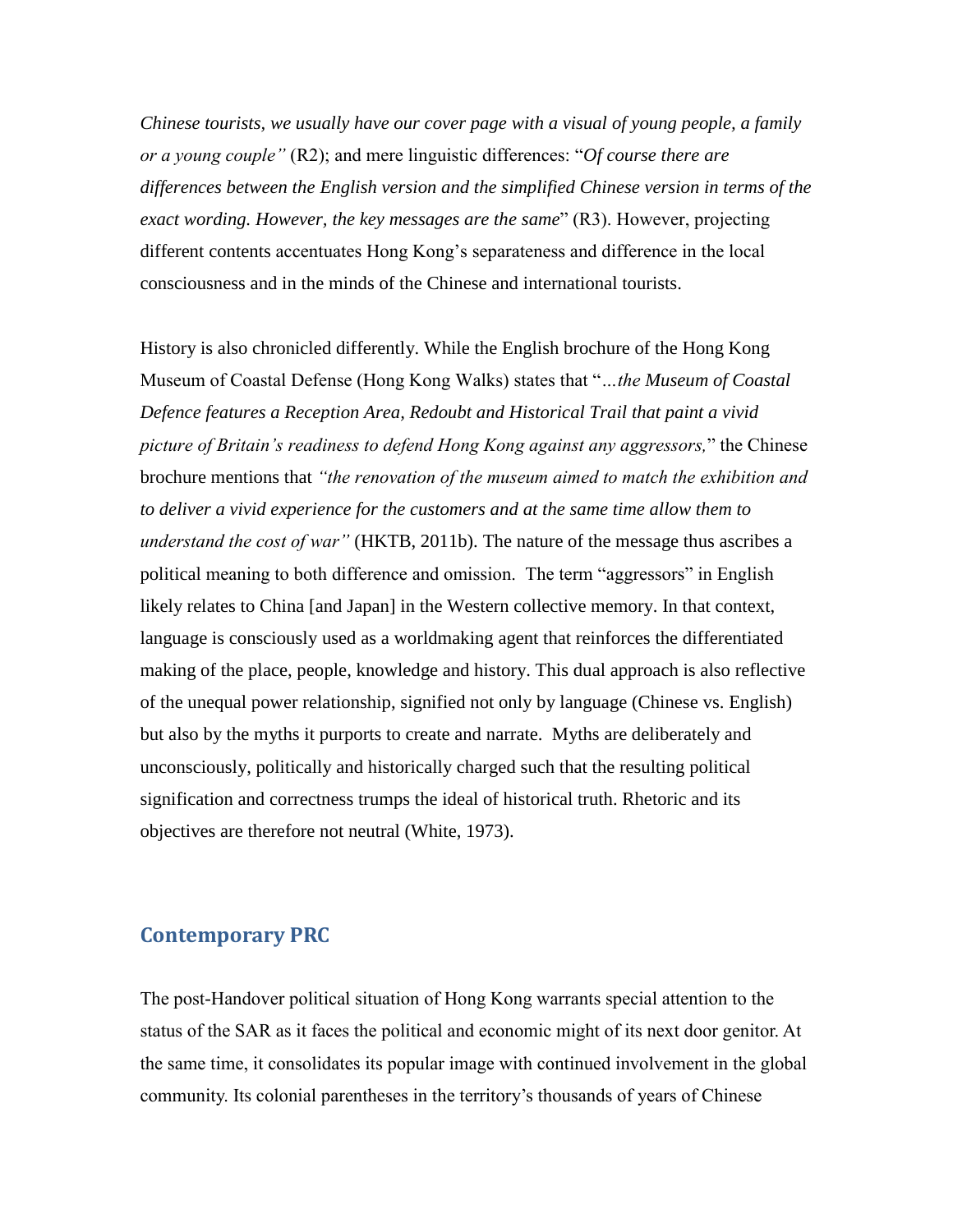culture and history produced socio-political and cultural legacies Hong Kong cannot ignore. du Cros (2004) believes that Hong Kong's national myths have emerged in the post-Handover period to position Hong Kong as a progressive, free, predominantly Chinese, yet somehow multicultural part of China. This context consequently reveals a fourth myth, the PRC national myth. Temporally and characteristically postcolonial, this myth embodies the return of Hong Kong to China. It is symbolized by the Golden Bauhinia Square (5), the site at which Hong Kong was returned to China (see figure 1), which for mainland Chinese tourists is an iconic attraction that is symbolic of being "the remains of Western domination of the SAR, now back in Chinese hands" (Arlt, 2008, p.140). Based on Holt's (2004) explanation of the role of myths in cultural branding, Bauhinia Square symbolizes a broader contradiction with the national Chinese ideology such that the myth is deemed to be created. The contemporary PRC myth thus has implications for both China and Hong Kong. To the Hong Kong Tourism Board, the symbolism of the place lies in the cultural contradiction it represents as Hong Kong moves from the periphery of the British colonial empire to its emerging symbolic identity of a populist world, defined as an autonomous place where people's actions are perceived to be guided by intrinsic authentic [Chinese] values (Holt, 2004), on the periphery of a broader, altered Chinese PRC myth.

This dichotomy is not unexpected, as postcolonial Hong Kong continues to embody compelling (pre-PRC) myths that provide sustenance to these contradictions. The colonial legacy transforms tourism into an area of contested meanings in the postcolonial as Hong Kong continues to project itself as distinct from the image of China to instead celebrate its "otherness." The various manifestations of the colonial legacy thus empower Hong Kong to maintain its stronghold on the directive role it plays in the imaginative creation of tourism and heritage sites that in turn enable the [Hong Kong] nation to pursue the possible enunciations of articulated meanings and national significance. Its adopted title as "Asia's World City" is a conscious positioning of Hong Kong as an international destination, part of Asia [and not of China] that recognizes the motif of fused cultures (HKTB, 2011a).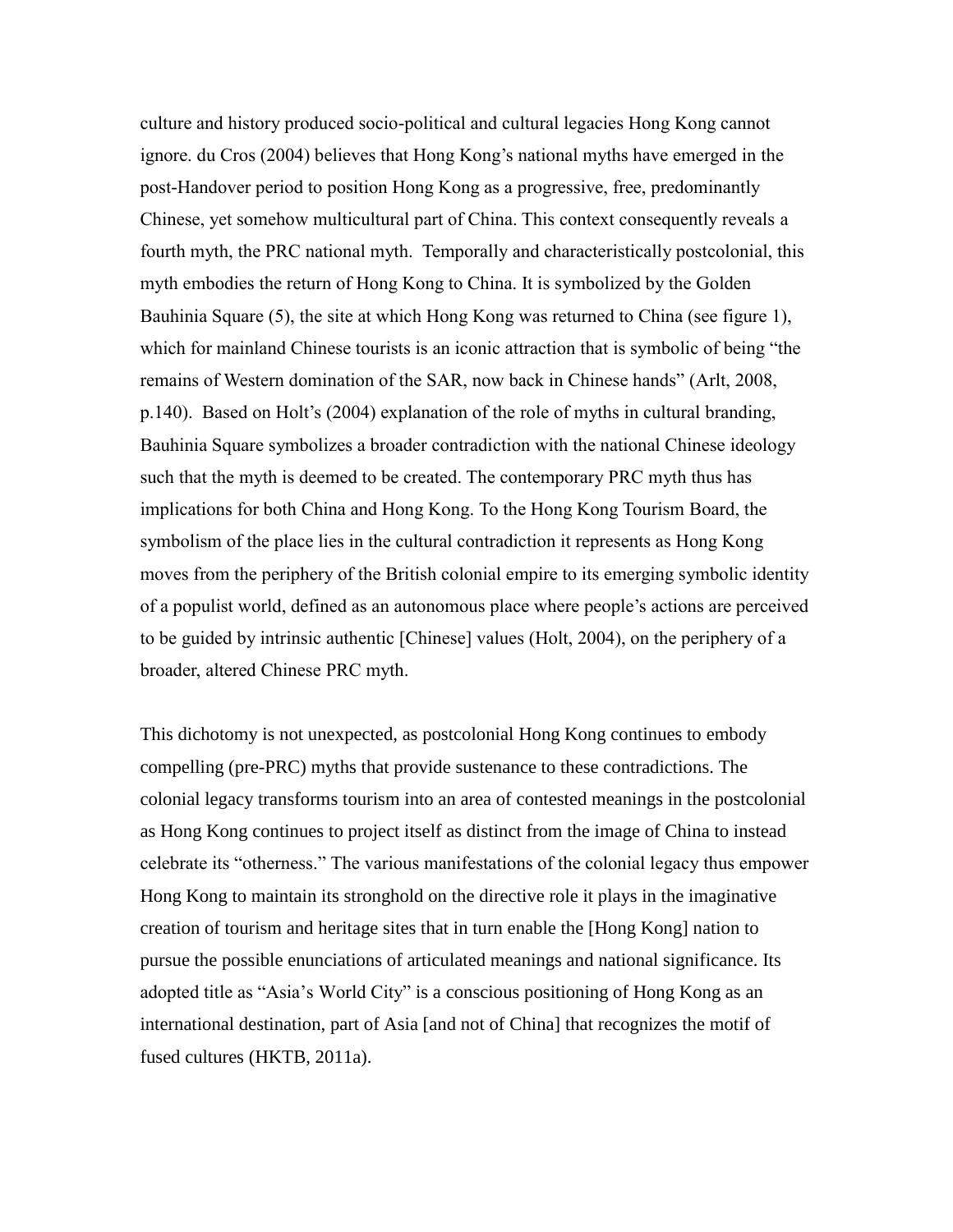The global nature of tourism accentuates this tension, as the various "scapes" of late capitalism magnify the complexities of relationships underlying the culture industries and national identities (Appadurai, 1990). The appeal of the colonial legacy is tangible and continues to have an impact, opening up a re-imagined postcolonial "transmodernity" (Venn, 2006a). It also provides the tourist industry with marketable elements and myths that appeal to tourists (Mok & Dewald, 1999). As a dynamic agent in the selection and production of rhetoric in place construction, tourism becomes a critical communicator of Hong Kong as postcolonial. It does so by re-conceptualizing power and place and by facilitating the co-articulation of collaborative compossibility in the production of the place through the agency of other cultural identities anchored in arts and education (Venn, 2006b) based on dynamic evolutive hybrid myths.

The language used, however, has a significant impact on the projection of tourism. There is stronger evidence of China nation building in Chinese language tourism materials. In the Chinese description of the Hong Kong Heritage Museum (opened after the Handover),*"Hong Kong is a Chinese City"* and "*a perception exists that before the British occupation of Hong Kong in 1842, Hong Kong was just a barren piece of stone… this view will be immediately eliminated from your mind. Indeed, long before the British occupation, agriculture and fisheries had been developed for hundreds of years.*" This information was not included in the English version. Likewise, "*The 'Hong Kong Story' exhibition is divided into eight galleries, beginning with the 400 million years Devonian and ending with the Handover to the motherland in 1997*" (Hong Kong History Museum, HKTB, 2011a); this text is included only in Chinese and is omitted from the English version. Chinese tourism narratives tend to emphasize Hong Kong's long-standing connections with China. For instance, the English description of the Golden Bauhinia Square is factual and rather nostalgic, highlighting that "*Prince Charles was present to witness the relinquishing of what had often been described as the richest jewel in the British Crown."* The Chinese version is more patriotic, noting "*The flag is hoisted at 8a.m. and brought down at 6p.m. every day, attracting many tourists and citizens."*(ibid).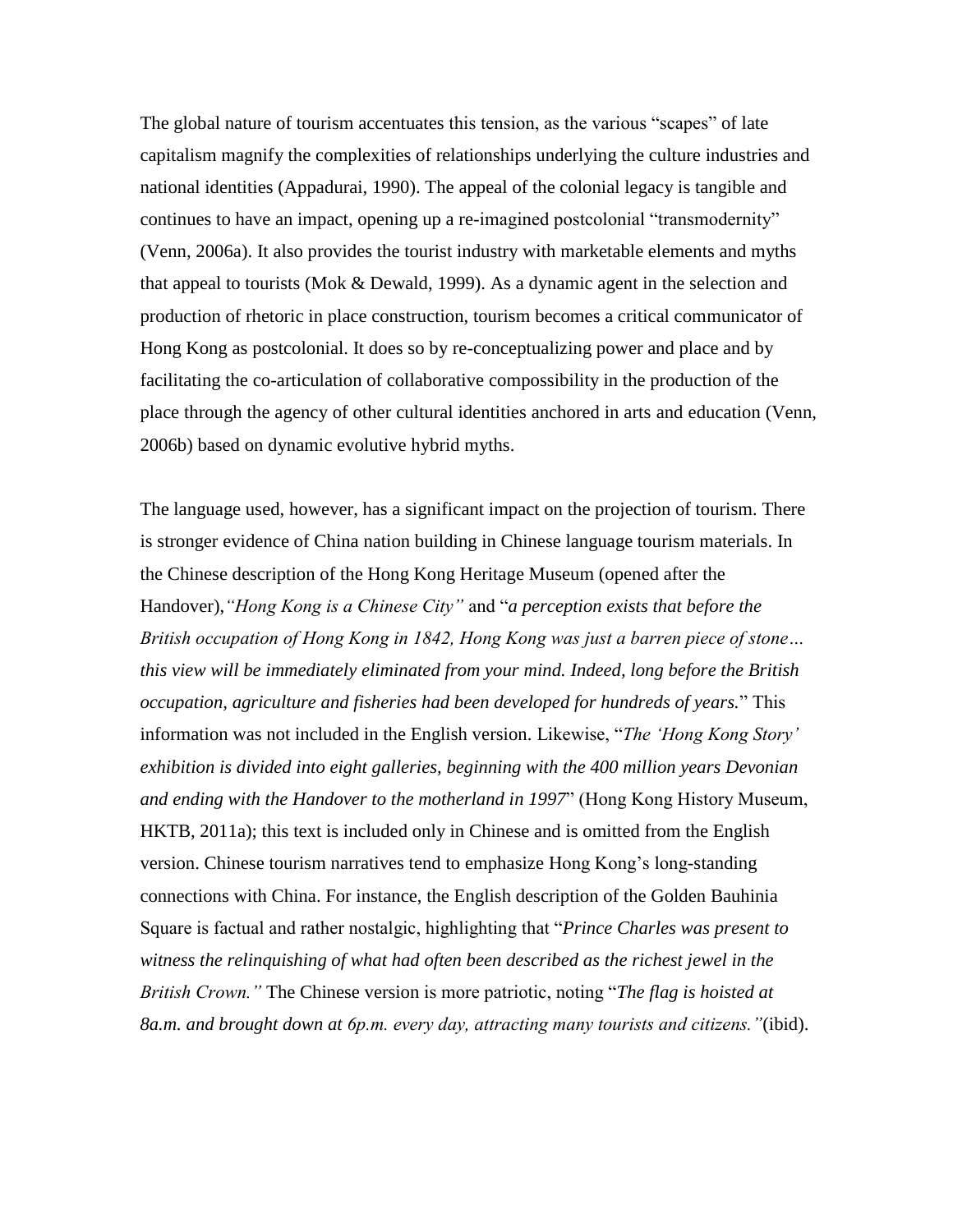Tourism initiatives in Hong Kong therefore do not communicate a historically accurate version of culture. It is nonetheless disconcerting to observe how rhetorical devices and narratives are used in the cultural production of cultural representations. The choice to project cultural discourses of tourism by "the stilling of certain voices, the subjugation of alternative knowledge," (McKay, 1994, p. 247) in either language reveals not only an impoverished historical interpretation in promotional activities, but also a "cultural cooking of images" (McKay, 1994, p. 223) that constitutes an abuse of power consequential to the contestation of Hong Kong's colonial legacy. The contemporary PRC myth therefore enables Hong Kong tourism authorities to position the territory's identity through selective symbolism (Hall & Tucker, 2004) so as to bring about natural changes (sublimation) that in practice will eventually totalize through systematic reconstitution (in combination with or without other myths). Therefore, the role of tourism as agent of representation and exteriorization of Hong Kong is signified through its "Hong Kongness" or its local Chineseness.

# **Conclusion**

To explore how "national myths" are employed in positioning Hong Kong as a tourist destination, this study examined the postcolonial as an area of contested meanings, which has an impact on how Hong Kong is presented through its tourism materials. In response to a call by Hollinshead (2009, p. 526) for further "longitudinal descriptivist interpretations" in political analyses in Tourism Studies, the paper extensively discusses and describes how tourism assumes a symbolic authority to constitutively and ideologically exteriorize (Hou, 2012) Hong Kong by signifying its identity through myths. The approach employed is distinctive, as it portrays Hong Kong as a "postcolonial tourism destination" for China and suggests that a neocolonial relationship may be in the making.

The study demonstrated that the unique geo-political and historical situation of Hong Kong has led to the creation of four types of national myths associated with the singular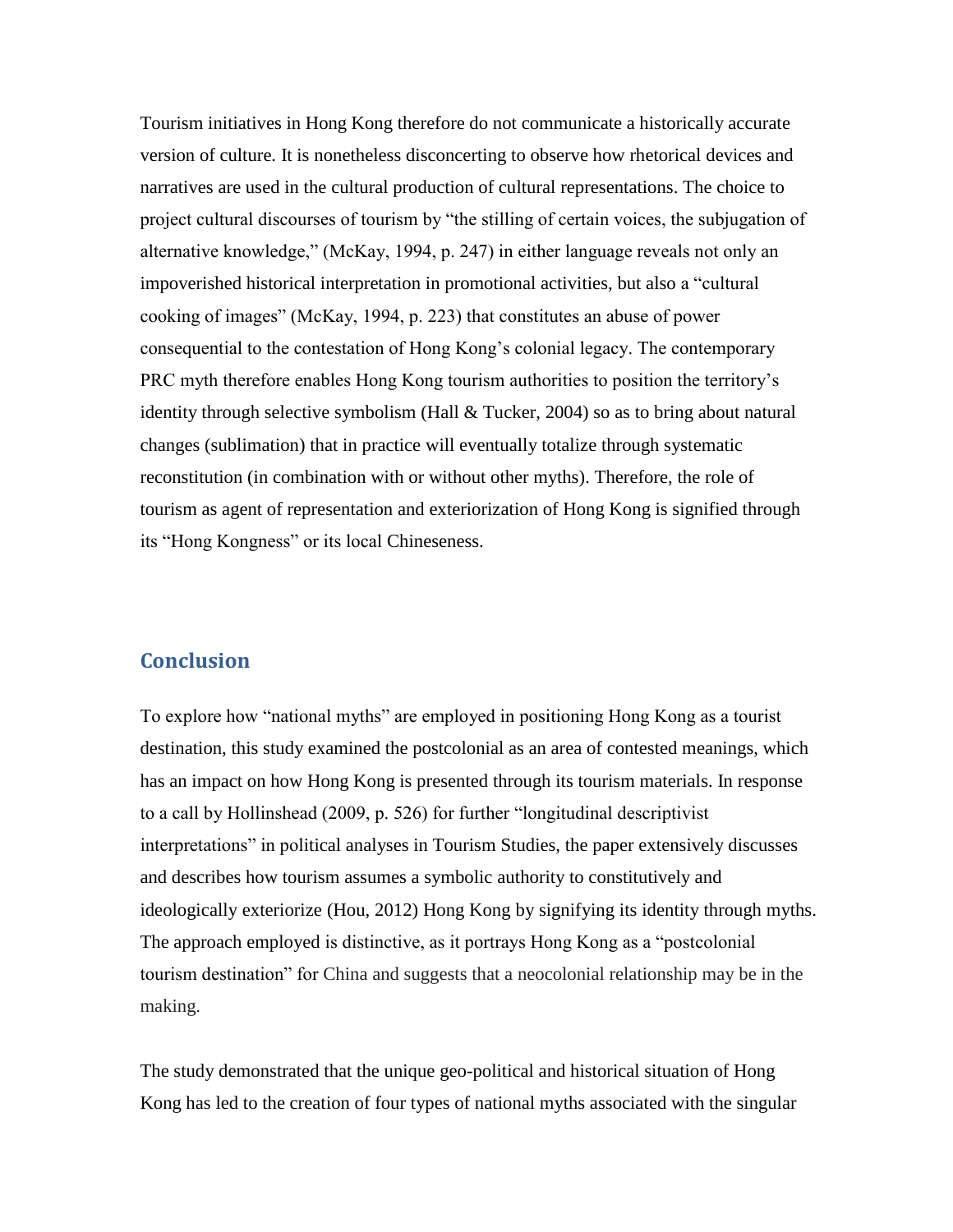identity achieved by its representation and differentiation through tourism (Hollishead, 2009) over time: The "archaic Chinese" myth, the "bustling Hong Kong" myth, the Chinese plus" myth, and the "contemporary PRC myth. Taken together, these myths enable the tourism authorities in Hong Kong to use the uniqueness of Hong Kong as a powerful creator of hybrid "social knowledge" or "held truths" to strengthen the city's appeal. This extends Hou's (2012) constitutive exteriorization of [China] through the symbolic authority of tourism and suggests such interpretations and justifications are applicable to hybrid places. Indeed, the local indigenous Chinese culture and its historical legacy highlight national identity as prism through which the politics of space and culture in tourism are refracted. This dual nature of Hong Kong enables its tourism efforts, through languages (Chinese and English), to reflect both internally (on tourism itself) and externally (the exteriorization of its national expression) to provide contested meanings to identity that are clearly embedded in its postcoloniality. Interestingly, this study conveys the idea that in its relations with China, Hong Kong seems to exercise its "power of contestation" through tourism in the postcolonial through a neocolonial engagement to assert its local Chineseness. It shows the dual representation of tourism, which by encompassing the broader issues of identity, heritage and history, signifies a cultural history to the Chinese market different from its cultural genealogy (Appadurai, 1990) as an international icon.

Clearly, the "One Country, Two Systems" model has enabled Hong Kong to firmly embrace its unique local identity as a means of resistance to the metropolitan center (Fung, 2001). China's decision to adopt a "non-interfering" approach is also unambiguously related to the broader and thornier issue of ultimate re-unification with Taiwan. These facts, however, cannot fully explain the reasons for the widening identity gap between Hong Kong and China. As this study demonstrates, today's tremolos are history at work. The discourse of tourism is quintessentially politically charged. This study argues (through the Chinese plus myth) that the current trend towards global transnationalism could provide the solution to the identity conundrum on the southern coast of China. As such, tourism as agency exhibits hybrid authority (Venn, 2006b) to bring about changes in public discourses on its significance. With its fundamental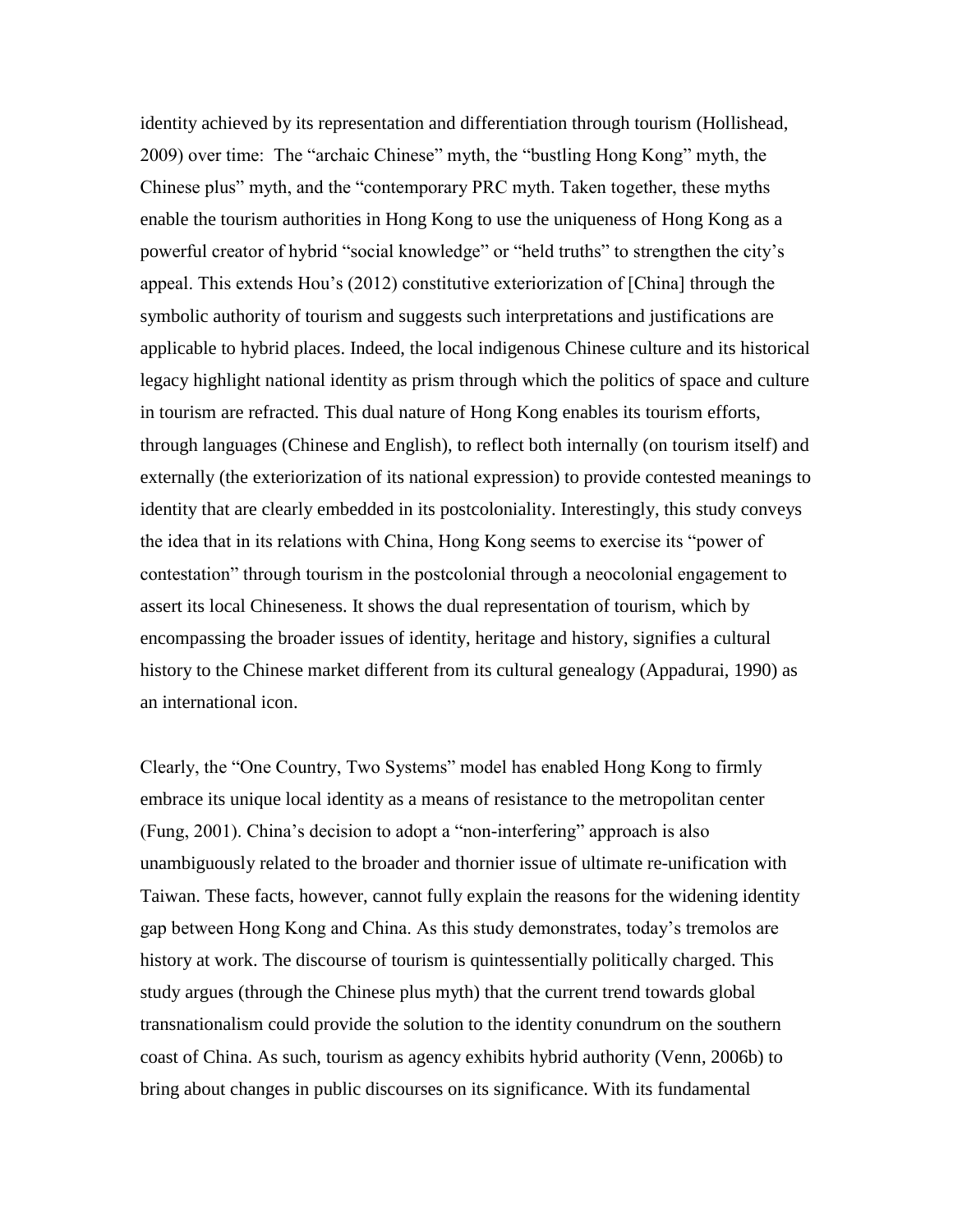objective of promoting the uniqueness of a place, tourism marketing highlights the dilemma of promoting a unique Hong Kong out of postcolonial hybridity*.* An alternate explanation lies in the fact that tourism marketing is heavily influenced by politics, with a small and occasionally with a capital "P" (Crick, 2003 and Pike, 2005), which highlights the reality that the tourism industry must be cognizant of public sentiment when positioning a destination in the market. In that perspective, a broadening of critical tourism research to other postcolonial "hybrid" contexts of multicultural and plural societies would be useful to ascertain whether, and if so, how they use tourism to declare their differences (through myths?) in the face of increasing competition in the international arena.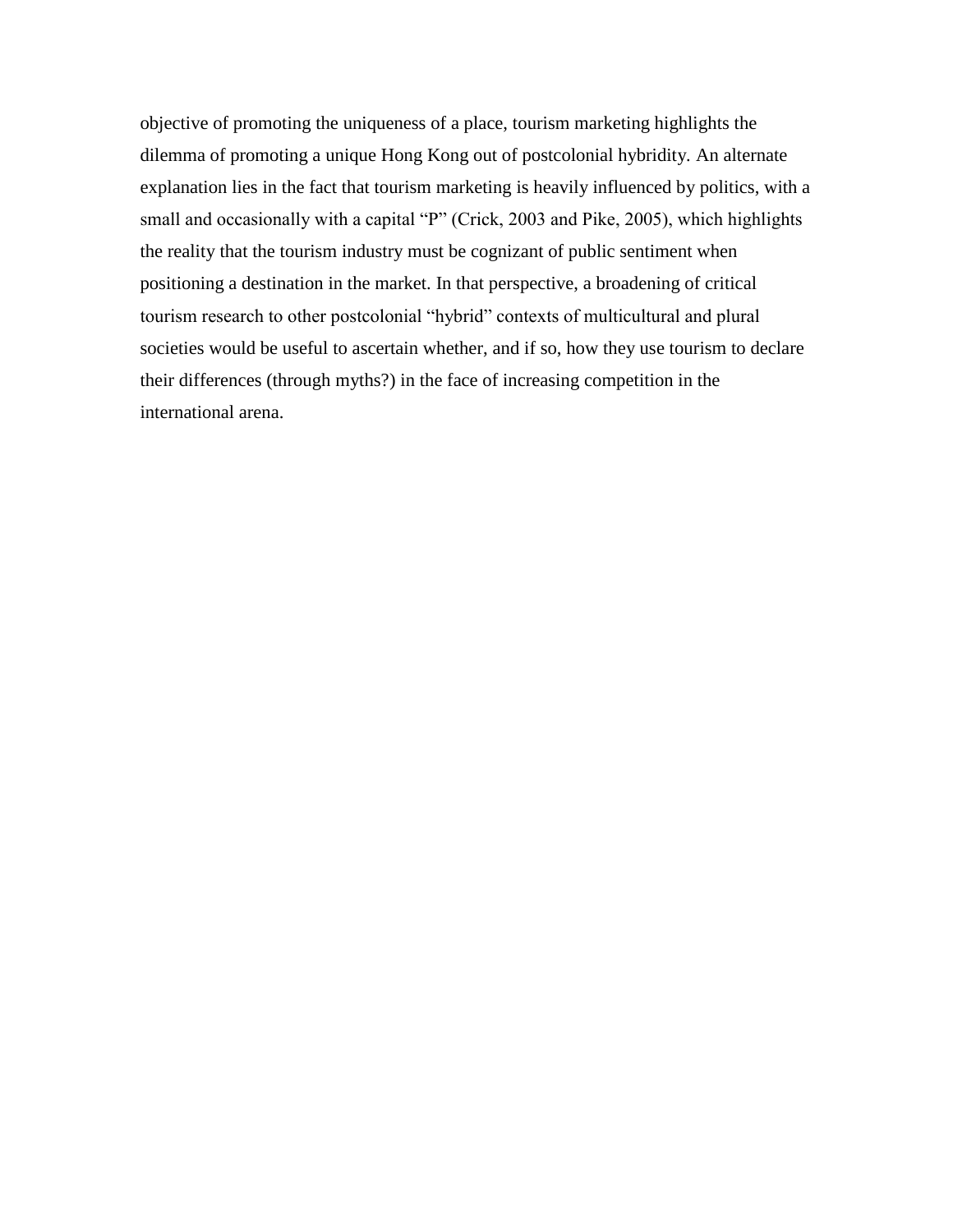## **References**

- Abbas, M. A. (1997). *Hong Kong: Culture and the politics of disappearance* (Vol. 2). Minneapolis: University of Minnesota Press.
- Anderson, B. (1991). *Imagined communities* (2<sup>nd</sup> ed.). London: Verso.
- Appadurai, A. (1990). Disjuncture and difference in the global cultural economy. *Public Culture, 2* (2), 1-24.
- Arlt, W. G. (2008). Chinese tourists in 'elsewhereland': Behaviour and perceptions of mainland Chinese tourists at different destinations. In J. Cochrane (Ed.) *Asian Tourism: Gowth and Change* (pp 135-144). Oxford: Elsevier.
- Ashcroft, B., Griffiths, G., & Tiffin, H. (1998). *Key concepts in post-colonial studies*. London: Routledge.
- Ashworth, G. J., Graham, B. J., & Tunbridge, J. E. (2007). *Pluralising pasts: heritage, identity and place in multicultural societies*. London: Pluto.
- Atkinson, D. (2008). The heritage of mundane places. In B. Graham, & P. Howard (Eds.), *The Ashgate research companion to heritage and identity. Ashgate, Burlington* (pp.381-395). Aldershot: Ashgate.
- Barthes, R. (1977). *Images music text*. London: Fontana.
- Berger, A. (2012). *Understanding American icons: An introduction to semiotics*. California: Left Coast Press.
- Bhabha, H. K. (1994). *The location of culture*. New York: Psychology Press.
- Bhabha, H. (1990). DissemiNation: Time, narrative, and the margins of the modern nation' in H. Bhabha (Ed.) *Nation and narration* (pp 291-322). London: Routledge.
- Bowman, G. (1996). Passion, power and politics in a Palestinian tourist market. In T. Selwyn (Ed.), *The tourist image: Myths and myth making in tourism* (pp. 83-103). Chichester: Wiley.
- Brand HK (2012). Evolution of Brand Hong Kong. Retrieved November 2, 2012, from: [http://www.brandhk.gov.hk/en/#/en/about/development/launch.html.](http://www.brandhk.gov.hk/en/#/en/about/development/launch.html)
- Calhoun, C. J. (1997). *Nationalism*. Minneapolis: University of Minnesota Press.
- Chan, E. (2000). Defining fellow compatriots as 'others'- National identity in Hong Kong. *Government and Opposition, 35*(4), 499-519.
- Chan, C. (2013). Narrating the Hong Kong story: Deciphering identity through icons, images and trends, *World History Connected-an e journal, 10*(1). Retrieved October 2013 from[:http://worldhistoryconnected.press.illinois.edu/whcindex.html.](http://worldhistoryconnected.press.illinois.edu/whcindex.html)
- Chang, T. C. (2005). Place, memory and identity: Imagining 'new Asia'. *Asia Pacific Viewpoint, 46*(3), 247-253.
- Charmaz, K. (2006). *Constructing grounded theory: A practical guide through qualitative analysis*. Thousand Oaks, CA: Sage Publication.
- Cheng, A. (2012, January 4). Hong Kong's history at the root of identity crisis. *South China Morning Post*, p. A13.
- Chun, A. (1996a). Discourses of identity in the changing spaces of public culture in Taiwan, Hong Kong and Singapore, *Theory Culture & Society*, *13* (51), 51-75.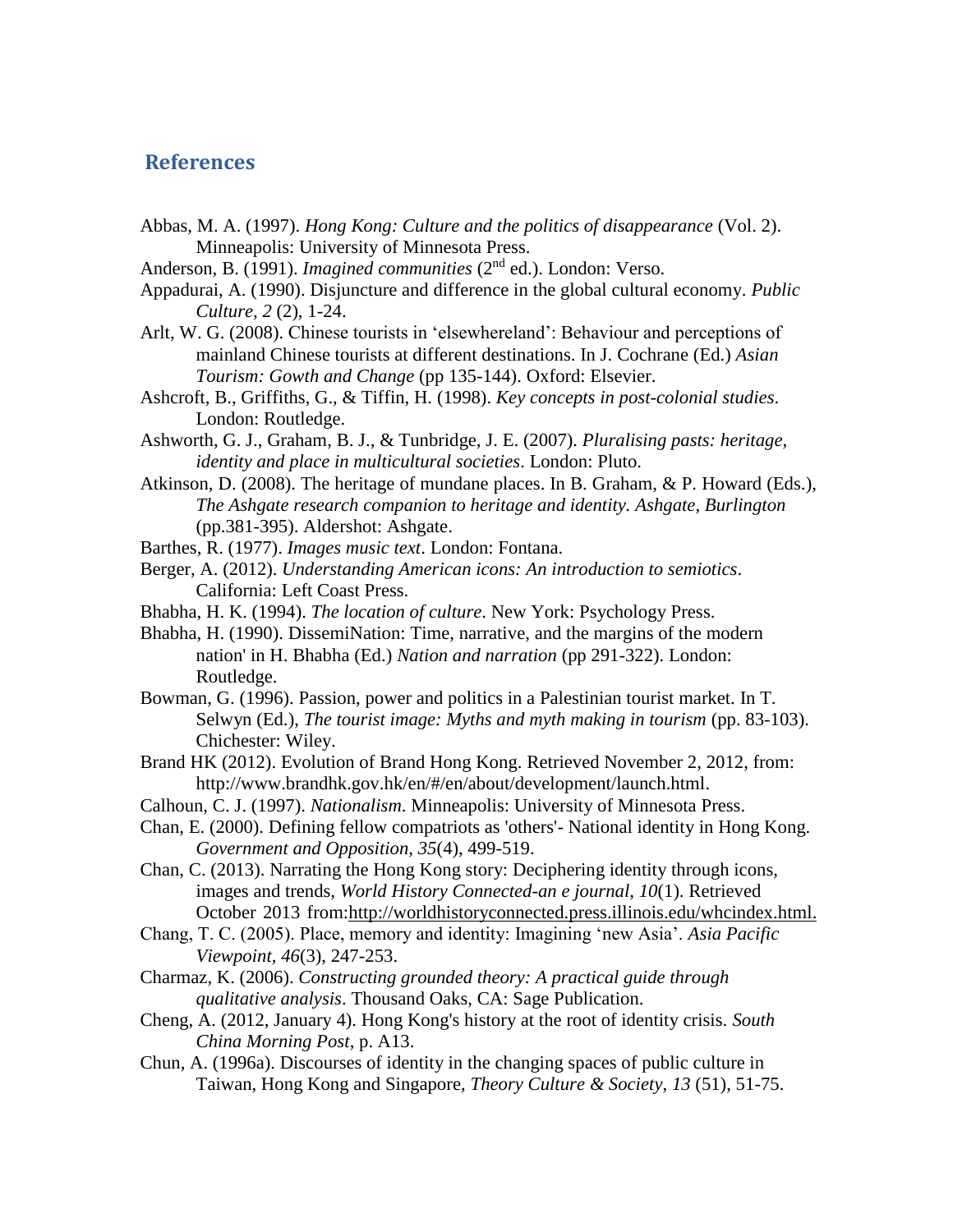- Chun, A. (1996b). From nationalism to nationalizing: cultural imagination and state formation in postwars Taiwan. In J. Unger (Ed.), *Chinese nationalism* (pp. 126- 147). Armonk, NY: M.E. Sharpe.
- Connor, W. (1994). A nation is a nation, is a state is an ethnic group, is a. In J. Hutchinson, & A. Smith. *Nationalism* (pp. 36-46). Oxford: Oxford University Press.
- Creswell, J. W., & Miller, D. L. (2000). Determining validity in qualitative inquiry. *Theory into practice*, *39*(3), 124-130.
- Crick, A. (2003). Internal marketing of attitudes in Caribbean tourism. *International Journal of Contemporary Hospitality Management*, *15*(3), 161-166.
- Cullen, R. (2006). Hong Kong: The making of a modern city. *eLaw Journal*, *13*(1), 24-45.
- Dann, G. (1996). *The language of tourism*. Wallingford: CAB International.
- Denzin, N. L., & Lincoln, Y. (1994) *Handbook of Qualitative Research*. London: Sage Publication.
- de Saussure, F. (2011). *Course in general linguistics*. New York: Columbia University Press.
- d'Hauteserre, A. M. (2004). Postcolonialism, Colonialism, and Tourism. In A. Lew, C.M. Hall, & A. Williams (Eds.), *A Companion to Tourism* (pp. 235-245). Oxford: Blackwell.
- du Cros, H. (2004). Post colonial conflict in inherent in the involvement of cultural tourism in creating new national myths in Hong Kong. In C. M. Hall, & H. Tucker (Eds.) *Tourism and postcolonialism: Contested discourses, identities and representations* (pp. 153-168). New York: Routledge.
- Echtner, C. M. (1999). The semiotic paradigm: implicationsfor tourism research. *Tourism Management, 20* (1), 47-57.
- Fees, C. (1996). Tourism and the politics of authenticity in a North Cotswold Town. In T. Selwyn (Ed.), *The tourist image: Myths and myth making in tourism* (pp. 121- 146). Chichester: Wiley.
- Finn, M., Elliott-White, M., & Walton, M. (2000). *Tourism & Leisure Research Methods: Data Collection, Analysis and Interpretation.* Harlow: Pearson Education Limited.
- Fiske, J. (1994). Audiencing: Cultural practice and cultural studies. In N. K. Denzin & Y.S. Lincoln (Eds.), *Handbook of qualitative research* (pp. 189-199). Thousand Oaks, CA: Sage.
- Flick, U. (2006). *An introduction to qualitative research*. Thousand Oaks, CA: Sage.
- Fong, A. (2010). Playing up our international and Chinese advantages. The Bulletin: Talking Points, (March), p.13.
- Fung, A. (2001) What makes the local? A brief consideration of the rejuvenation of Hong Kong identity. *Cultural Studies*, *15*(3-4), 591-601.
- Gao, B. W., Zhang, H., & Decosta, P. L. (2012). Phantasmal destination: A postmodernist perspective. *Annals of Tourism Research*, *39*(1), 197-220.
- Gibson, B. (2007). Accommodating critical theory. In A. Bryant and K. Charmaz (Eds.), *The sage handbook of grounded theory* (pp. 436-453). CA: Sage Publications.
- Giroux, H.A. (1988). *Schooling and the struggle for public life*. Minneapolis: University of Minnesota Press.
- Giroux, H.A. (1992). Educational leadership and the crisis of democratic government. *Educational Researcher, 21*(4), 4-11.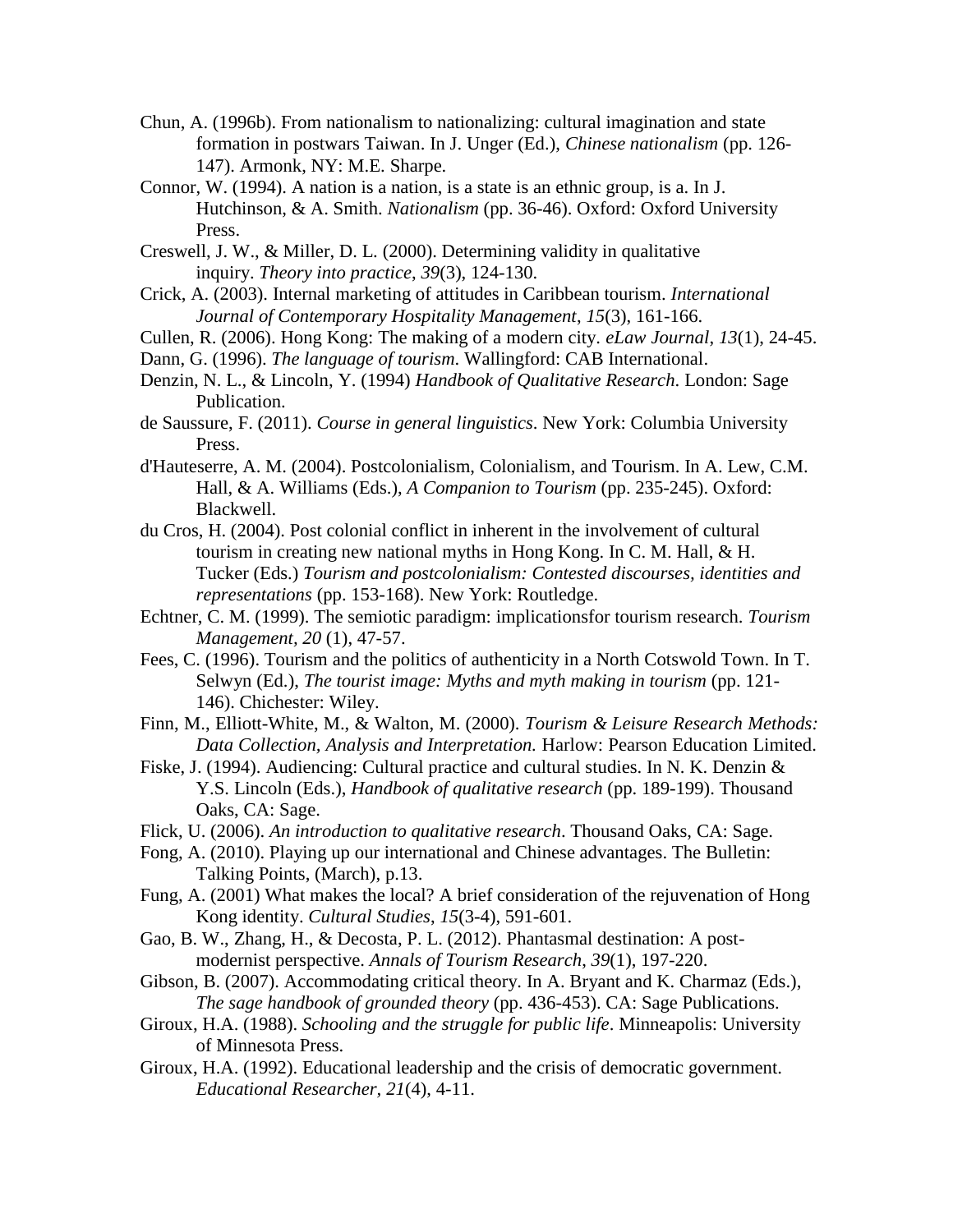Glaser, B. G. (1978). *Theoretical sensitivity sociology*, CA: Mill Valley.

- Glaser, B. G. & Strauss, A.L. (1967). *The discovery of grounded theory: Strategies for qualitative research.* New York: Aldine de Gruyter.
- Goulding, C., & D. Domic (2009). Heritage, identity and ideological manipulation: The case of Croatia. *Annals of Tourism Research, 36*(1), 85-102.
- Graham, B. & Howard, P. (2008). Heritage and identity. In B. Graham & P. Howard (Eds), *The Ashgate research companion to heritage and identity,* (pp. 1-15). Aldershot: Ashgate.
- Gupta, A. (1992). The song of the nonaligned world: Transnational identities and the reinscription of space in late capitalism. *Cultural Anthropology*, *7*(1), 63-79.
- Hall, D. (1999). Destination branding, niche marketing and national image projection in Central and Eastern Europe. *Journal of Vacation Marketing*, *5*, 227-237.
- Hall, C. M. & Tucker, H. (2004). *Tourism and postcolonialism: Contested discourses,identities and representations*. New York: Routledge.
- Hall, S. (Ed.). (1997). *Representation: Cultural representations and signifying practices* (Vol. 2). London: Sage.
- Halbwachs, M. (1992). *On collective memory*. L. A. Coser (Ed.). Chicago: University of Chicago Press.
- Hollinshead, K. (2009). 'Tourism state' cultural production: The re-making of Nova Scotia. *Tourism Geographies*, *11*(4), 526-545.
- Hollinshead, K. (2004). 'Tourism and new Sense worldmaking and the enunciative Value of tourism', In C. M. Hall, & H. Tucker (Eds.) *Tourism and postcolonialism: Contested discourses, identities and representations* (pp. 25-42). New York: Routledge.
- Hollinshead, K., Ateljevic, I., & Ali, N. (2009). Worldmaking agency- worldmaking authority: The sovereign constitutive role of tourism, *Tourism Geographies*, *11*(4), 427-443.
- Holsti, O. R. (1969). *Content analysis for the social sciences and humanities.* California: Addison-Wesley Publishing Company.
- Holt, D. B. (2004). *How brands become icons: The principles of cultural branding*. Boston: Harvard Business Press.
- Hong Kong Tourist Association (HKTA) (1999). *Cultural sequence chart*. Hong Kong: Hong Kong Tourist Association.
- Hong Kong Tourism Board (HKTB). (2011a). Retrieved November 2, 2011, from *Hong Kong Tourism Board*: [http://www.discoverhongkong.com/australia/index.jsp.](http://www.discoverhongkong.com/australia/index.jsp)
- Hong Kong Tourism Board (HKTB). (2011b).*Hong Kong Walks*. Hong Kong: HKTB
- Hou, C.X. (2012). China and deep-rooted vision: cultural grammar in contest in tourism, today. *Tourism Analysis*, *17*(3), 387-397.
- Hsiung, J. C. (2000). *Hong Kong the super paradox: Life after return to China*. New York: St. Martin's Press.
- Ien Ang (1998) 'Can One Say no to Chineseness? Pushing the Limist of the Diasporic Paradigm,' In R. Chow (Ed) *Modern Chinese Literary and Cultural Studies in the Age of Theory, Reimagining a Field* (pp. 223-242). Durham: Duke University Press.
- Ip, R. (2012, November 12). National education and the quest for a Hong Kong identity. *South China Morning Post*. Retrieved from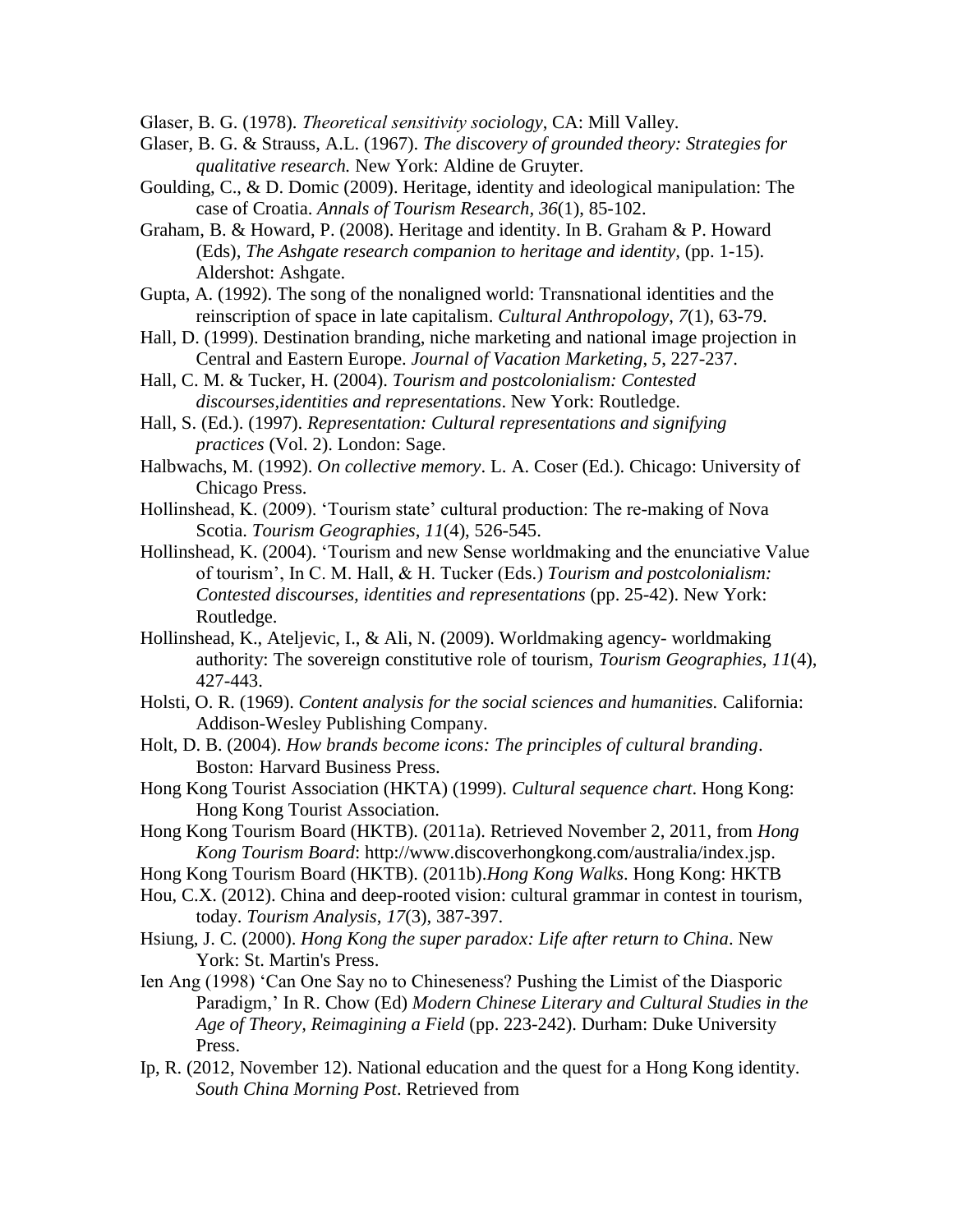[http://www.scmp.com/comment/insight-opinion/article/1079504/national](http://www.scmp.com/comment/insight-opinion/article/1079504/national-education-and-quest-hong-kong-identity)[education-and-quest-hong-kong-identity.](http://www.scmp.com/comment/insight-opinion/article/1079504/national-education-and-quest-hong-kong-identity)

- Johnson, P., & Duberley, J. (2000). *Understanding management research: An introduction to epistemology*. London: Sage Publication.
- Kirshenblatt-Gimblett, B. (1998). *Destination culture: Tourism, museums, and heritage*. Berkeley, CA: University of California Press.
- Kushner, K.E., & Morrow, R. (2003). Grounded, theory, feminist theory, critical theory: *Journal of Advanced Nursing*, *23*(3), 351-361.
- Lau, C. K. (1997). *Hong Kong's Colonial Legacy.* Hong Kong: The Chinese University Press.
- Lévi-Strauss, C. (1955). The structural study of myth. *The Journal of American Folklore*, *68*(270), 428-444.
- Lévi-Strauss, C. (1976). *Mythologica*. Frankfurt: Suhrkamp.
- Lévi-Strauss, C. (1978). *Myth and meaning*. New York: Schocken books.
- Light, D. (2001). Facing the future: Tourism and identity-building in Post-socialist Romania. *Political Geography*, *20*(8), 1053-1074.
- Lowenthal, D. (1998). *The heritage crusade and the spoils of history*. Cambridge: Cambridge University Press.
- Ma, E.K. (1998). Reinventing Hong Kong: Memory, identity and television. *International Journal of Cultural Studies*, *1*(3), 329-349.
- Malinowski, B. (1948). *Magic, science and religion*. Doubledy: Garden City.
- Mathews, G. (1997). Heunggongyahn: On the past, present, and future of Hong Kong identity. *Bulletin of Concerned Asian Scholars*, *29* (3), 3-13.
- Mathews, G. (2001). Cultural Identity and Consumption in Post-colonial Hong Kong, In G. Mathews, & T.L. Lui (Ed.), *Consuming Hong Kong.* Hong Kong: Hong Kong University Press.
- Mathews, G., Ma, E. and Lui, T. (2008). *Hong Kong, China: Learning to belong to a nation*. New York: Routledge Contemporary China Series.
- Maxwell, J. A. (2005). *Qualitative research design: An interactive approach.*(2nd Ed). Thousand Oaks: CA: Sage Publication.
- McKay, I. (1994). *The quest of the folk: Antimodernism and cultural selection in twentieth-century Nova Scotia*. Montreal: McGill-Queens University Press
- Mok, C., & Dewald, B. (1999). Tourism in Hong Kong: after the handover. *Asia Pacific Journal of Travel Research*, *12*(3), 32-40.
- Nyiri, P. (2006). *Scenic spots: Chinese tourism, the state, and cultural authority.* Seattle: University of Washington Press.
- Okano, M., & Wong, H. (2004). Hong Kong's guided tours: Contexts of tourism image construction before 1997. *Taiwan Journal of Anthropology, 2*(2), 115-153.
- Palmer, C. (1999). Tourism and the symbols of identity. *Tourism Management, 20*, 313- 321.
- Palmer, C. (2005). An ethnography of Englishness: Experiencing identity through tourism. *Annals of Tourism Research*, *32*(1), 7-27.
- Pike, S. (2005). Tourism destination branding complexity. *Journal of Product & Brand Management, 14*(4), 258-259.
- Robb, J.G. (1998). Tourism and legends archaelogy of heritage. *Annals of Tourism Research*, *25*(3), 579-596.